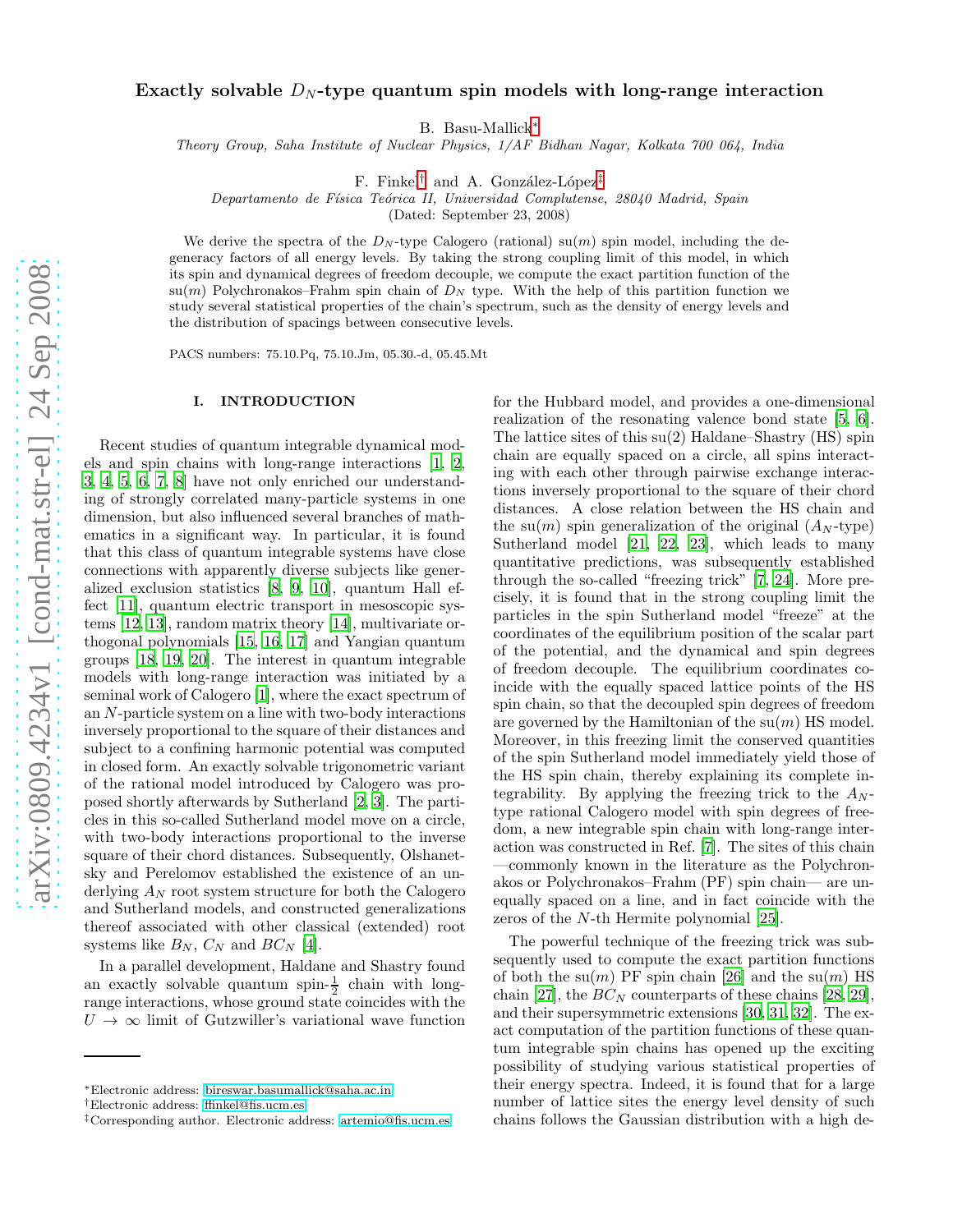gree of accuracy [\[27](#page-10-26), [28](#page-10-27), [29](#page-10-28), [31,](#page-11-1) [32,](#page-11-2) [33\]](#page-11-3). It has also been observed that the distribution of the (normalized) spacings between consecutive energy levels of these chains is not of Poisson type, as might be expected in view of a well-known conjecture of Berry and Tabor [\[34](#page-11-4)]. An analytical expression, which explains the unexpected distribution of spacings between consecutive energy levels in the above mentioned chains, has recently been derived using only a few simple properties of their spectra [\[28\]](#page-10-27).

Our aim in this article is first of all to analyze the spectra of the su $(m)$  spin Calogero model of  $D<sub>N</sub>$  type. We shall then apply the freezing trick to compute the exact partition function of the  $D<sub>N</sub>$  version of the PF spin chain, and use this partition function to study various statistical properties of the chain's spectrum. It should be stressed that, although the Hamiltonian of the  $D<sub>N</sub>$ -type su $(m)$ spin Calogero model can be obtained by setting to zero one of the coupling constants of their  $BC_N$  counterparts, this fact does not allow one to find out all physically relevant properties of the  $D<sub>N</sub>$  model as a limiting case of its  $BC_N$  version. For example, as will be explained in Section [II,](#page-1-0) the configuration space of the  $D<sub>N</sub>$ -type spin Calogero model differs quite significantly from its  $BC_N$ counterpart. A more drastic change occurs in the Hilbert space of the  $D<sub>N</sub>$  model, which gets "doubled" in comparison with the  $BC_N$  one. More precisely, the Hilbert space of the  $D<sub>N</sub>$  spin Calogero model can be expressed as a direct sum of the Hilbert spaces associated to two different  $BC_N$  models with opposite "chiralities". These remarkable properties of the  $D<sub>N</sub>$  model indicate that it is a "singular limit" of the corresponding  $BC_N$  model, worthy of consideration in its own right.

The paper is organized as follows. In Section [II](#page-1-0) we introduce the su $(m)$  spin Calogero model of  $D<sub>N</sub>$  type and construct its associated (antiferromagnetic) spin chain by means of the freezing trick, discussing their relation with their  $BC_N$  counterparts. Section [III](#page-3-0) is devoted to the evaluation of the spectrum of the spin Calogero model of  $D<sub>N</sub>$  type, which is then used to compute in closed form the partition function of its associated spin chain applying the freezing trick. We also show how to express this partition function in terms of those of the PF chains of type A and B. In Section [IV](#page-7-0) we make use of the closed-form expressions for the partition function of the PF chain of  $D<sub>N</sub>$  type to analyze several statistical properties of its spectrum. We show that —as is the case with other chains of HS type— the level density follows with great accuracy the Gaussian law when the number of lattice sites is sufficiently large. We also prove that the cumulative distribution of spacings between consecutive levels follows the same "square root of a logarithm" law obeyed by the PF chain of types A and B and by the original HS chain. This provides further confirmation of the fact that spin chains of HS type are exceptional integrable systems from the point of view of the Berry–Tabor conjecture. Finally, in Section [V](#page-9-0) we outline the generalization of the above results to the ferromagnetic chain and its associated spin dynamical model.

## <span id="page-1-1"></span><span id="page-1-0"></span>II. THE MODEL

Since the su $(m)$  spin Calogero model of  $D<sub>N</sub>$  type is closely related to its  $BC_N$  counterpart, we shall start by briefly reviewing the latter model, whose Hamiltonian is given by [\[28\]](#page-10-27)

$$
H^{(B)} = -\sum_{i} \partial_{x_i}^{2} + a \sum_{i \neq j} \left[ \frac{a + S_{ij}}{(x_{ij}^{-})^{2}} + \frac{a + \tilde{S}_{ij}}{(x_{ij}^{+})^{2}} \right] + b \sum_{i} \frac{b - \epsilon S_{i}}{x_{i}^{2}} + \frac{a^{2}}{4} r^{2}.
$$
 (1)

Here the sums run from 1 to  $N$  (as always hereafter, unless otherwise stated),  $a > 1/2$ ,  $b > 0$ ,  $\epsilon = \pm 1$ ,  $x_{ij}^{\pm} = x_i \pm x_j$ ,  $r^2 = \sum_i x_i^2$ ,  $S_{ij}$  is the operator which permutes the *i*-th and *j*-th spins,  $S_i$  is the operator reversing the *i*-th spin, and  $S_{ij} = S_i S_j S_{ij}$ . Note that the spin operators  $S_{ij}$  and  $S_i$  can be expressed in terms of the fundamental su $(m)$  spin generators  $J_k^{\alpha}$  at the site k (with the normalization  $tr(J_k^{\alpha} J_k^{\gamma}) = \frac{1}{2} \delta^{\alpha \gamma}$ ) as

$$
S_{ij} = \frac{1}{m} + 2 \sum_{\alpha=1}^{m^2-1} J_i^{\alpha} J_j^{\alpha} , \qquad S_i = \sqrt{2m} J_i^1 .
$$

The configuration space of the Hamiltonian [\(1\)](#page-1-1) can be taken as one of the Weyl chambers of the  $BC_N$  root system, i.e., one of the maximal open subsets of  $\mathbb{R}^N$  on which the linear functionals  $x_i \pm x_j$  and  $x_i$  have constant signs. We shall choose as configuration space the principal Weyl chamber

<span id="page-1-4"></span>
$$
C^{(\mathcal{B})} = \{ \mathbf{x} \equiv (x_1, \dots, x_N) : 0 < x_1 < x_2 < \dots < x_N \}. \tag{2}
$$

The spectrum of the  $BC_N$  spin Calogero model, including the degeneracy factors of all energy levels, has been determined by constructing a (non-orthonormal) basis of the Hilbert space in which the Hamiltonian [\(1\)](#page-1-1) is trian-gular [\[28\]](#page-10-27). By setting  $b = \beta a$  and taking the limit  $a \to \infty$ in the Hamiltonian [\(1\)](#page-1-1), one can obtain the  $su(m)$  PF spin chain of  $BC_N$  type, with Hamiltonian given by

<span id="page-1-2"></span>
$$
\mathcal{H}^{(\mathrm{B})} = \sum_{i \neq j} \left[ \frac{1 + S_{ij}}{(\xi_i - \xi_j)^2} + \frac{1 + \tilde{S}_{ij}}{(\xi_i + \xi_j)^2} \right] + \beta \sum_i \frac{1 - \epsilon S_i}{\xi_i^2}.
$$
\nThus,  $\beta$  is a positive real argument, and the lattice

\n
$$
(3)
$$

Here  $\beta$  is a positive real parameter, and the lattice sites  $\xi_i$  can be expressed in terms of the zeros  $y_i$  of the Laguerre polynomial  $L_N^{\beta-1}$  as  $y_i = \xi_i^2/2$ . The exact partition function of the spin model [\(3\)](#page-1-2) has also been recently computed with the help of freezing trick [\[28\]](#page-10-27).

The Hamiltonian of the  $su(m)$  spin Calogero model of  $D_N$  type is obtained by setting  $b = 0$  in its  $BC_N$ counterpart [\(1\)](#page-1-1), namely

<span id="page-1-3"></span>
$$
H = -\sum_{i} \partial_{x_i}^{2} + \frac{a^2}{4} r^2 + a \sum_{i \neq j} \left[ \frac{a + S_{ij}}{(x_{ij}^{-})^2} + \frac{a + \tilde{S}_{ij}}{(x_{ij}^{+})^2} \right]. \tag{4}
$$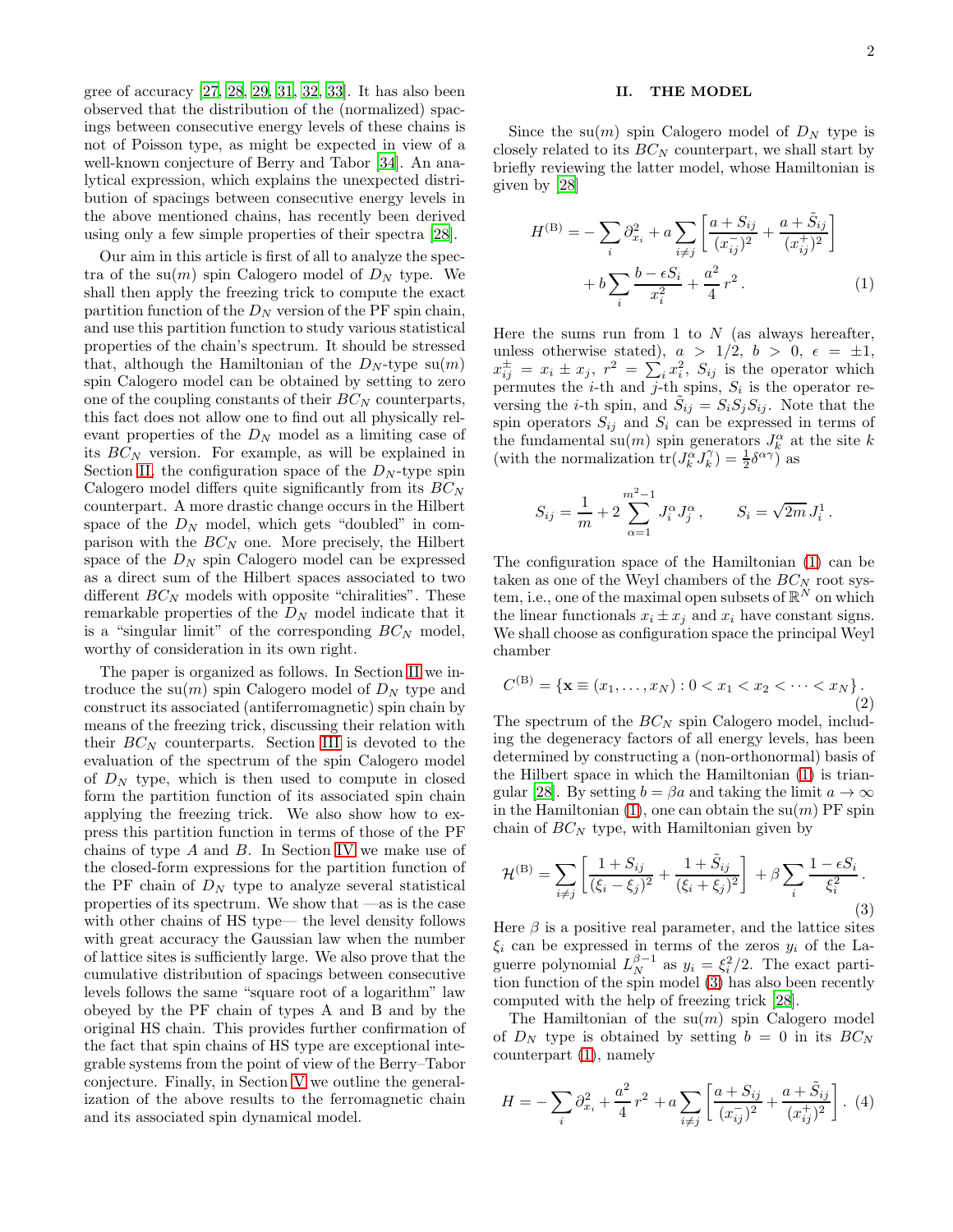As configuration space of the Hamiltonian [\(4\)](#page-1-3) we can take again one of the Weyl chambers of the  $D<sub>N</sub>$  root system. For instance, the choice  $x_1 < \cdots < x_N$  determines all the differences  $x_i - x_j$ . If we also require that  $x_1 + x_2 > 0$  the sign of all the sums  $x_i + x_j$  is determined as well. Indeed,  $|x_1| < x_2$  implies that  $|x_1| < x_j$  for all  $j = 2, \ldots, N$ , so that  $x_1 + x_j > 0$  for  $j > 1$ , while the sums  $x_i + x_j$ with  $i, j > 2$  and  $i \neq j$  are clearly positive on account of the positivity of  $x_k$  with  $k > 1$ . Thus we can take as configuration space of  $H$  the open set

<span id="page-2-2"></span>
$$
C = \{ \mathbf{x} \equiv (x_1, \dots, x_N) : |x_1| < x_2 < \dots < x_N \}, \quad (5)
$$

which is just the principal Weyl chamber of the  $D<sub>N</sub>$  root system. It is interesting to observe that this configuration space contains its  $BC_N$  counterpart [\(2\)](#page-1-4) as a subset.

The Hamiltonian of the su $(m)$  PF chain of  $D<sub>N</sub>$  type can be obtained from the spin Hamiltonian [\(4\)](#page-1-3) in the limit  $a \to \infty$  by means of the freezing trick. More precisely, since

$$
H = -\sum_{i} \partial_{x_i}^2 + a^2 U + O(a) ,
$$

with

<span id="page-2-1"></span>
$$
U(\mathbf{x}) = \sum_{i \neq j} \left[ \frac{1}{(x_{ij}^{-})^2} + \frac{1}{(x_{ij}^{+})^2} \right] + \frac{r^2}{4}, \quad (6)
$$

when the coupling constant a tends to infinity the particles in the spin dynamical model [\(4\)](#page-1-3) concentrate at the coordinates  $\xi_i$  of the minimum  $\xi$  of the potential U in C. From the identity

<span id="page-2-8"></span>
$$
H = H_{\rm sc} + a \,\widetilde{\mathcal{H}}(\mathbf{x})\,,\tag{7}
$$

where

<span id="page-2-7"></span>
$$
H_{\rm sc} = -\sum_{i} \partial_{x_i}^{2} + \frac{a^2}{4} r^2 + a(a-1) \sum_{i \neq j} \left[ \frac{1}{(x_{ij}^{-})^2} + \frac{1}{(x_{ij}^{+})^2} \right]
$$
\n(8)

and

$$
\widetilde{\mathcal{H}} = \sum_{i \neq j} \left[ \frac{1 + S_{ij}}{(x_i - x_j)^2} + \frac{1 + \widetilde{S}_{ij}}{(x_i + x_j)^2} \right],
$$

it follows that in the limit  $a \to \infty$  the internal degrees of freedom of H are governed by the Hamiltonian  $\mathcal{H} =$  $\mathcal{H}(\boldsymbol{\xi})$ , explicitly given by

<span id="page-2-0"></span>
$$
\mathcal{H} = \sum_{i \neq j} \left[ \frac{1 + S_{ij}}{(\xi_i - \xi_j)^2} + \frac{1 + \tilde{S}_{ij}}{(\xi_i + \xi_j)^2} \right].
$$
 (9)

Equation [\(9\)](#page-2-0) is the Hamiltonian of the (antiferromagnetic) su(m) PF chain of  $D<sub>N</sub>$  type, whose sites  $\xi_i$  are the coordinates of the unique minimum  $\xi$  of the scalar potential [\(6\)](#page-2-1) in the open set [\(5\)](#page-2-2). The existence of this minimum follows from the fact that U tends to  $+\infty$  on the boundary of C and as  $r \to \infty$ , and its uniqueness

was established in Ref. [\[35](#page-11-5)] by expressing the potential U in terms of the logarithm of the ground state  $\rho$  of the scalar  $D_N$  Calogero model  $H_{\text{sc}}$ , given by

$$
\rho(\mathbf{x}) = e^{-\frac{a}{4}r^2} \prod_{i < j} \left| x_i^2 - x_j^2 \right|^a. \tag{10}
$$

As shown in the latter reference, the sites  $\xi_i$  coincide with the coordinates of the (unique) critical point of  $\log \rho$  in C, and therefore satisfy the nonlinear system

$$
\xi_i \bigg( \sum_{j; j \neq i} \frac{1}{\xi_i^2 - \xi_j^2} - \frac{1}{4} \bigg) = 0, \quad i = 1, ..., N.
$$

The numbers  $\xi_i$  cannot be all different from zero, since in that case we would obtain the contradiction

$$
0 = \sum_{j \neq i} \frac{1}{\xi_i^2 - \xi_j^2} - \frac{N}{4} = -\frac{N}{4}.
$$

Hence  $\xi_i = 0$  for some *i*, and since  $(\xi_1, \ldots, \xi_N)$  lies in C we must have

<span id="page-2-3"></span>
$$
\xi_1 = 0, \qquad (11a)
$$

while the remaining  $N-1$  sites should satisfy the condition

<span id="page-2-4"></span>
$$
\sum_{i,j\neq i} \frac{1}{\xi_i^2 - \xi_j^2} = \frac{1}{4}, \qquad i = 2, \dots, N. \tag{11b}
$$

Substituting Eq. [\(11a\)](#page-2-3) into [\(11b\)](#page-2-4) one obtains

 $\boldsymbol{j}$ 

<span id="page-2-5"></span>
$$
\sum_{\substack{j=2\\j\neq i}}^N \frac{1}{\xi_i^2 - \xi_j^2} = \frac{1}{4} - \frac{1}{\xi_i^2}, \qquad i = 2, \dots, N. \tag{12}
$$

It is interesting to compare the above condition satisfied by the nonzero  $\xi_i$ 's with the relation

<span id="page-2-6"></span>
$$
\sum_{\substack{j=1 \ j \neq i}}^{M} \frac{1}{(y_i - y_j)} = \frac{1}{2} - \frac{\beta}{2y_i},
$$
\n(13)

obeyed by the zeros  $y_i$  of the Laguerre polynomial  $L_M^{\beta-1}$  [\[36](#page-11-6)]. It is evident that Eq. [\(12\)](#page-2-5) reduces to Eq. [\(13\)](#page-2-6) when  $M = N - 1$ ,  $\beta = 2$  and  $y_i = \xi_{i-1}^2/2$ . We therefore conclude that the sites  $\xi_2 < \cdots < \xi_N$  are expressed in terms of the  $N-1$  zeros  $y_1 < \cdots < y_{N-1}$  of the Laguerre polynomial  $L_{N-1}^1$  by  $\xi_i = \sqrt{2y_{i-1}}$ . On the other hand, it has already been mentioned that the lattice sites of the PF model of  $BC_N$  type [\(3\)](#page-1-2) are expressed in terms of the zeros of the Laguerre polynomial  $L_N^{\beta-1}$ by  $y_i = \xi_i^2/2$ . Since the potential U in Eq. [\(6\)](#page-2-1) is obtained from its  $BC_N$  counterpart in the limit  $\beta \to 0$ , we could also have argued that the lattice site  $\xi_i$  of the  $D_N$ type  $PF$  model is the square root of twice the  $i$ -th zero of  $L_N^{-1}$  for  $i = 1, ..., N$ . The equivalence of both char- $\alpha$  acterizations is substantiated by the well-known identity  $L_N^{-1}(y) = -y L_{N-1}^1(y)/N$ , cf. [\[35\]](#page-11-5).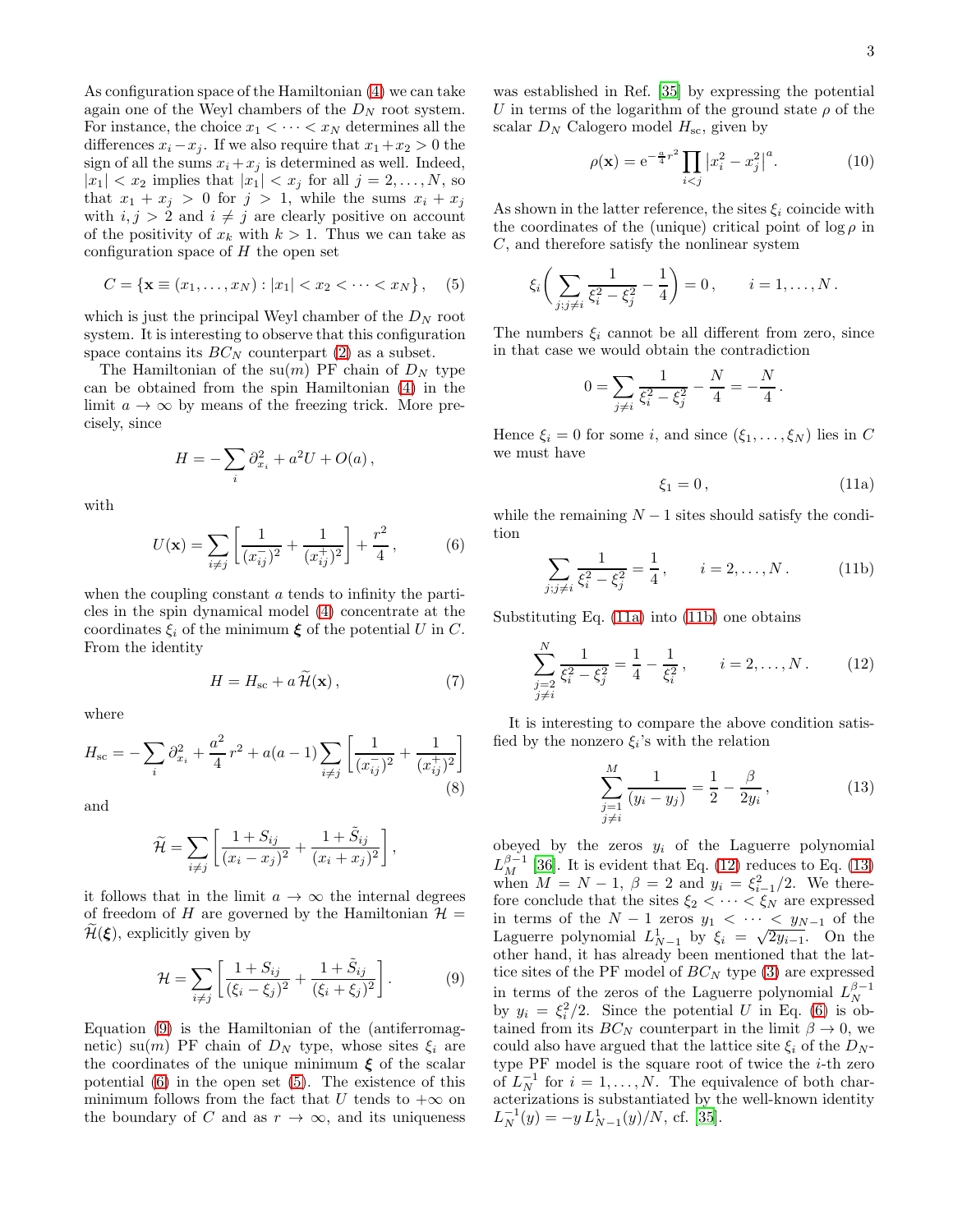It is worth pointing out that, even though the lattice sites of the  $BC_N$ -type PF chain coincide with their  $D_N$ counterparts in the limit  $\beta \to 0$ , the Hamiltonian [\(3\)](#page-1-2) of the PF chain of  $BC_N$  type does not reduce to its  $D_N$ variant [\(9\)](#page-2-0) in the same limit. To establish this fact, note first that all roots of the equation  $L_N^{\beta-1}(y) = 0$  except the smallest one tend to a finite nonzero value in the limit  $\beta \to 0$ . As a result, terms like  $\beta(1 - \epsilon S_i)/\xi_i^2$ , which appear in the r.h.s. of Eq. [\(3\)](#page-1-2), vanish for  $i = 2, ..., N$ . We next examine the behavior of the smallest root  $\xi_1$  of the equation  $L_N^{\beta-1}(y) = 0$ . It can be shown [\[28\]](#page-10-27) that the zeros of  $L_N^{\beta-1}$  satisfies the relation

$$
\beta \sum_{j=2}^{N} \frac{1}{y_j} = N - \frac{\beta}{y_1}.
$$
\n(14)

Since the l.h.s. of this equation vanishes in the limit  $\beta \rightarrow$ 0, the r.h.s. yields  $\lim_{\beta \to 0} (2\beta/\xi_1^2) = N$ . Substituting this limiting value in Eq. [\(3\)](#page-1-2) we find that the Hamiltonians of the  $BC_N$ - and  $D_N$ -type PF spin chains are related by

$$
\lim_{\beta \to 0} \mathcal{H}^{(\mathcal{B})} = \mathcal{H} + \frac{N}{2} (1 - \epsilon S_1). \tag{15}
$$

It is interesting to observe that the second term in the r.h.s. of the previous equation may be interpreted as an "impurity" interaction at the left end of the  $BC_N$  spin chain.

## <span id="page-3-0"></span>III. SPECTRUM AND PARTITION FUNCTION

We shall start by deriving the spectra and partition functions of the  $D<sub>N</sub>$ -type su $(m)$  spin Calogero model [\(4\)](#page-1-3) and its scalar counterpart [\(8\)](#page-2-7). Since the spin and dynamical degrees of freedom of the Hamiltonian [\(4\)](#page-1-3) decouple in the freezing limit  $a \to \infty$ , by Eq. [\(7\)](#page-2-8) its eigenvalues are approximately given by

<span id="page-3-1"></span>
$$
E_{ij} \simeq E_i^{\text{sc}} + a\mathcal{E}_j \,, \qquad a \gg 1 \,, \tag{16}
$$

where  $E_i^{\text{sc}}$  and  $\mathcal{E}_j$  are two arbitrary eigenvalues of  $H_{\text{sc}}$ and  $H$ , respectively. The asymptotic relation [\(16\)](#page-3-1) immediately yields the following exact formula for the partition function  $\mathcal Z$  of the  $D_N$ -type PF spin chain [\(9\)](#page-2-0):

<span id="page-3-7"></span>
$$
\mathcal{Z}(T) = \lim_{a \to \infty} \frac{Z(aT)}{Z_{\rm sc}(aT)},\tag{17}
$$

where Z and  $Z_{\rm sc}$  are the partition functions of H and  $H_{\rm sc}$ , respectively. Inserting the expressions for the partition functions  $Z$  and  $Z_{\rm sc}$  in the latter equation we shall obtain an explicit formula for the partition function  $\mathcal Z$  of the chain [\(9\)](#page-2-0).

In order to determine the spectra of the corresponding Hamiltonians H and  $H<sub>sc</sub>$  in Eqs. [\(4\)](#page-1-3) and [\(8\)](#page-2-7), following Ref. [\[28\]](#page-10-27) we introduce the auxiliary operator

$$
H' = -\sum_{i} \partial_{x_i}^{2} + \frac{a^2}{4} r^2
$$
  
+ 
$$
\sum_{i \neq j} \left[ \frac{a}{(x_{ij}^{-})^2} (a - K_{ij}) + \frac{a}{(x_{ij}^{+})^2} (a - \tilde{K}_{ij}) \right], \quad (18)
$$

where  $K_{ij}$  and  $K_i$  are coordinate permutation and sign reversing operators, defined by

$$
(K_{ij}f)(x_1,...,x_i,...,x_j,...,x_N) = f(x_1,...,x_j,...,x_i,...,x_N),
$$
  
\n
$$
(K_i f)(x_1,...,x_i,...,x_N) = f(x_1,...,-x_i,...,x_N),
$$

and  $K_{ij} = K_i K_j K_{ij}$ . We then have the obvious relations

<span id="page-3-6"></span>
$$
H = H'|_{K_{ij} \to -S_{ij}, K_i \to \epsilon S_i},
$$
\n(19a)

$$
H_{\rm sc} = H' \big|_{K_{ij} \to 1, K_i \to \epsilon},\tag{19b}
$$

where  $\epsilon$  can take *both* values  $\pm 1$ . On the other hand, the spectrum of  $H'$  is easily computed by noting that this operator can be written in terms of the rational Dunkl operators of  $D<sub>N</sub>$  type [\[37\]](#page-11-7)

<span id="page-3-2"></span>
$$
J_i^- = \partial_{x_i} + a \sum_{j \neq i} \left[ \frac{1}{x_{ij}^-} (1 - K_{ij}) + \frac{1}{x_{ij}^+} (1 - \widetilde{K}_{ij}) \right], (20)
$$

 $i = 1, \ldots, N$ , as follows [\[38\]](#page-11-8):

<span id="page-3-3"></span>
$$
H' = \rho \Big[ -\sum_{i} \left( J_i^{-} \right)^2 + a \sum_{i} x_i \partial_{x_i} + E_0 \Big] \rho^{-1} \,, \tag{21}
$$

where

$$
E_0 = Na\left(a(N-1) + \frac{1}{2}\right).
$$
 (22)

Since the Dunkl operators [\(20\)](#page-3-2) map any monomial  $\prod_i x_i^{n_i}$ into a polynomial of total degree  $n_1 + \cdots + n_N - 1$ , by Eq.  $(21)$  the operator  $H'$  is represented by an upper triangular matrix in the (non-orthonormal) basis with elements

$$
\phi_{\mathbf{n}} = \rho \prod_i x_i^{n_i}, \quad \mathbf{n} \equiv (n_1, \dots, n_N) \in (\mathbb{N} \cup \{0\})^N, \tag{23}
$$

ordered according to the total degree  $|\mathbf{n}| \equiv n_1 + \cdots + n_N$ of the monomial part. More precisely,

<span id="page-3-4"></span>
$$
H'\phi_{\mathbf{n}} = E'_{\mathbf{n}}\phi_{\mathbf{n}} + \sum_{|\mathbf{m}| < |\mathbf{n}|} c_{\mathbf{m}\mathbf{n}}\phi_{\mathbf{m}},\tag{24}
$$

where

<span id="page-3-5"></span>
$$
E'_{\mathbf{n}} = a|\mathbf{n}| + E_0 \tag{25}
$$

and the coefficients  $c_{mn}$  are real constants.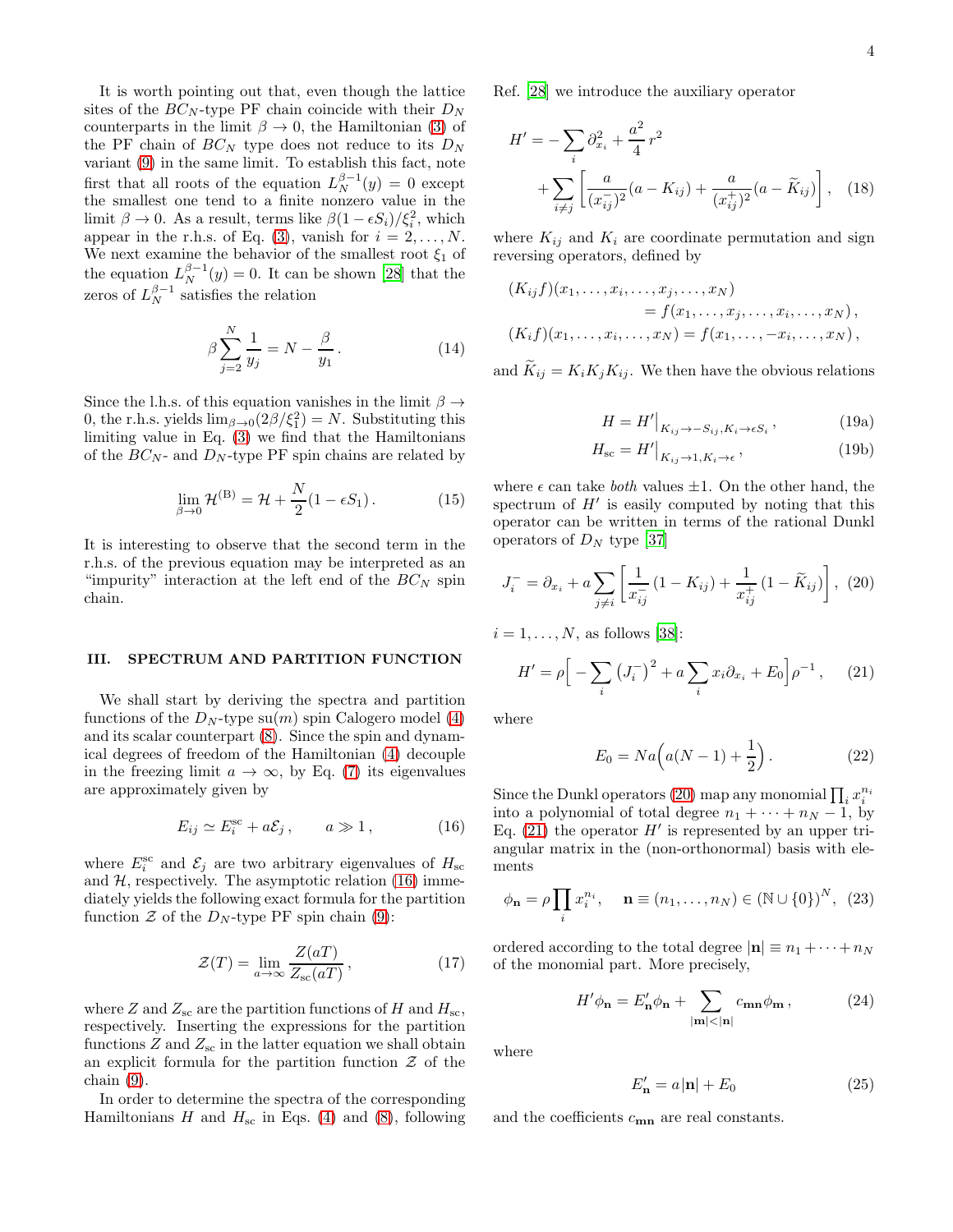We shall now construct a basis of the Hilbert space of the Hamiltonian  $H$  in which this operator is also represented by an upper triangular matrix. To this end, let us denote by  $\Sigma \approx (\mathbb{C}^m)^{\otimes N}$  the Hilbert space of the su $(m)$ internal degrees of freedom, and let

$$
|s\rangle \equiv |s_1,\ldots,s_N\rangle, \quad s_i = -M, -M+1,\ldots,M \equiv \frac{m-1}{2},
$$

be an arbitrary element of the canonical (orthonormal) basis in this space. Due to the impenetrable nature of the singularities of the Hamiltonian [\(4\)](#page-1-3), its Hilbert space is the set  $L_0^2(C) \otimes \Sigma$  of spin wave functions square integrable on the open set  $C$  which vanish sufficiently fast on the singular hyperplanes  $x_i \pm x_j = 0, 1 \leq i \leq j \leq N$ . It can be shown, however, that  $H$  is equivalent to its natural extension to the subspace of  $L_0^2(\mathbb{R}^N) \otimes \Sigma$  consisting of spin wave functions antisymmetric under particle permutations and symmetric under sign reversals of an even number of coordinates and spins. (This is essentially due to the fact that any point in  $\mathbb{R}^N$  not lying on the singular subset  $x_i \pm x_j = 0, 1 \leq i \leq j \leq N$ , can be mapped in a unique way to a point in  $C$  via a suitable element of the  $D<sub>N</sub>$  Weyl group, which is generated by coordinate permutations and sign reversals of an even number of coordinates [\[39\]](#page-11-9).) We can therefore assume without loss of generality that the Hilbert space of  $H$  is the closure of the subspace spanned by the functions

<span id="page-4-0"></span>
$$
\psi_{\mathbf{n},\mathbf{s}}^{\epsilon}(\mathbf{x}) = \Lambda^{\epsilon}(\phi_{\mathbf{n}}(\mathbf{x})|\mathbf{s}) , \qquad \epsilon = \pm 1 , \qquad (26)
$$

where  $\Lambda^{\epsilon}$  denotes the projector on states antisymmetric under simultaneous permutations of spatial and spin coordinates, and with parity  $\epsilon$  under sign reversals of coordinates and spins. The latter functions are linearly independent, and hence form a (non-orthonormal) basis of the Hilbert space of  $H$ , provided that the quantum numbers **n** and **s** satisfy the following conditions:

$$
(i) \ \ n_1 \geqslant \cdots \geqslant n_N.
$$

- (ii)  $s_i > s_j$  whenever  $n_i = n_j$  and  $i < j$ .
- (iii)  $s_i \geq 0$  for all i, and  $s_i > 0$  if  $(-1)^{n_i} = -\epsilon$ .

The first two conditions are a consequence of the antisymmetry of the states [\(26\)](#page-4-0) under particle permutations, while the last condition is due to the fact that  $\psi^\epsilon_{\mathbf{n},\mathbf{s}}$  must have parity  $\epsilon$  under sign reversals. It should be noted that the Hilbert space  $V$  of the Hamiltonian  $H$  just defined can be written as the direct sum

<span id="page-4-2"></span>
$$
\mathbf{V} = \mathbf{V}_{+} \oplus \mathbf{V}_{-} , \qquad (27)
$$

where the subspace  $V_{\epsilon}$  is the closure of the span of the basis vectors  $\psi_{\mathbf{n},\mathbf{s}}^{\epsilon}(\mathbf{x})$ . Within each subspace  $\mathbf{V}_{\epsilon}$ , a partial ordering among these basis vectors may again be defined by the degree  $|\mathbf{n}|$ . We shall now show that the Hamiltonian  $H$  is represented by an upper triangular matrix in this basis (and thus by a direct sum of two upper triangular matrices in the total Hilbert space  $V$ ). Indeed, since  $K_{ij}\Lambda^{\epsilon} = -S_{ij}\Lambda^{\epsilon}$  and  $K_{i}\Lambda^{\epsilon} = \epsilon S_{i}\Lambda^{\epsilon}$ , it follows that  $H\Lambda^{\epsilon} = H'\Lambda^{\epsilon}$ . Using this identity, Eq. [\(24\)](#page-3-4), and the fact

that  $H'$  obviously commutes with  $\Lambda^{\epsilon}$ , we have

<span id="page-4-1"></span>
$$
H\psi_{\mathbf{n},\mathbf{s}}^{\epsilon} = H'\psi_{\mathbf{n},\mathbf{s}}^{\epsilon} = \Lambda^{\epsilon} \big( (H'\phi_{\mathbf{n}})|\mathbf{s} \rangle \big)
$$
  
=  $E'_{\mathbf{n}}\psi_{\mathbf{n},\mathbf{s}}^{\epsilon} + \sum_{|\mathbf{m}| < |\mathbf{n}|} c_{\mathbf{m}\mathbf{n}} \psi_{\mathbf{m},\mathbf{s}}^{\epsilon}.$  (28)

Suppose now that both **n** and **s** satisfy conditions  $(i)$ – (iii) above, so that  $\psi^\epsilon_{\mathbf{n},\mathbf{s}}$  belongs to the basis of  $\mathbf{V}_\epsilon$  under consideration. Although a given pair of quantum numbers (m, s) in the r.h.s. of the previous equation need not satisfy these conditions, it is easy to see that there is a permutation  $\pi_{\mathbf{m}}$  such that  $\mathbf{m}' \equiv \pi_{\mathbf{m}}(\mathbf{m})$  and  $\mathbf{s}' \equiv \pi_{\mathbf{m}}(\mathbf{s})$ do satisfy (i)–(iii). Since  $\psi_{\mathbf{m},\mathbf{s}}^{\epsilon}$  differs from the basis vector  $\psi_{\mathbf{m}',\mathbf{s}'}^{\epsilon}$  at most by a sign, and  $|\mathbf{m}'| = |\mathbf{m}| < |\mathbf{n}|$ , our claim follows directly from Eq. [\(28\)](#page-4-1). Moreover, the latter equation and Eq. [\(25\)](#page-3-5) imply that the eigenvalues of the spin Calogero Hamiltonian [\(4\)](#page-1-3) are given by

<span id="page-4-4"></span>
$$
E_{\mathbf{n},\mathbf{s}}^{\epsilon} = a|\mathbf{n}| + E_0 ,\qquad (29)
$$

where  $\epsilon = \pm 1$  and **n**, **s** satisfy conditions (i)–(iii) above. Since the numerical value of  $E_{\mathbf{n},\mathbf{s}}^{\epsilon}$  is independent of s and  $\epsilon$ , the energy associated with a quantum number n will be highly degenerate in general. For any given **n**, this degeneracy factor  $d_{\mathbf{n}}$  can be found by counting the numbers  $d_{\mathbf{n}}^{\epsilon}$  of independent spin states  $|\mathbf{s}\rangle$  satisfying conditions (ii) and (iii) for each case  $\epsilon = +1$  and  $\epsilon =$ −1, and finally taking the sum of these two numbers. Explicit expressions for such degeneracy factors will be given shortly when computing the partition function of the model.

It is important at this point to elucidate the connection between the Hilbert spaces of the  $D<sub>N</sub>$ -type spin Calogero model and its  $BC_N$  counterpart. The key fact in this respect is that the  $D<sub>N</sub>$  Hamiltonian [\(4\)](#page-1-3) does not depend on the discrete parameter  $\epsilon$ . Consequently, as shown in Eq. [\(26\)](#page-4-0), we can use both projectors  $\Lambda^+$  and  $\Lambda^-$  for constructing the Hilbert space. On the other hand, since  $\epsilon$ appears explicitly in the Hamiltonian of the  $BC_N$  spin Calogero model [\(1\)](#page-1-1), for any given value of  $\epsilon$  only the corresponding projector  $\Lambda^{\epsilon}$  can be used to construct the Hilbert space [\[28\]](#page-10-27). Moreover, when  $b = 0$  this Hilbert space is essentially the subspace  $V_{\epsilon}$  of V in Eq. [\(27\)](#page-4-2). Thus the presence of  $\epsilon$  in the Hamiltonian of the  $BC_N$ spin Calogero model effectively introduces a "chirality" in this system. By Eq. [\(27\)](#page-4-2), the Hilbert space of the  $D<sub>N</sub>$  spin Calogero model is simply the direct sum of the two Hilbert spaces associated with two  $BC_N$  models with opposite chiralities (and  $b = 0$ ).

Turning next to the scalar Hamiltonian  $H_{\rm sc}$ , in view of Eq. [\(19b\)](#page-3-6) we now need to consider scalar functions of the form

<span id="page-4-3"></span>
$$
\psi_{\mathbf{n}}^{\epsilon}(\mathbf{x}) = \Lambda_{\mathbf{s}}^{\epsilon} \phi_{\mathbf{n}}(\mathbf{x}), \qquad \epsilon = \pm 1, \tag{30}
$$

where  $\Lambda_{\rm s}^\epsilon$  is the projector onto states symmetric with respect to permutations and with parity  $\epsilon$  under sign reversals. In fact, we can take as the Hilbert space of  $H_{sc}$ the space of symmetric functions in  $L_0^2(\mathbb{R}^n)$  with even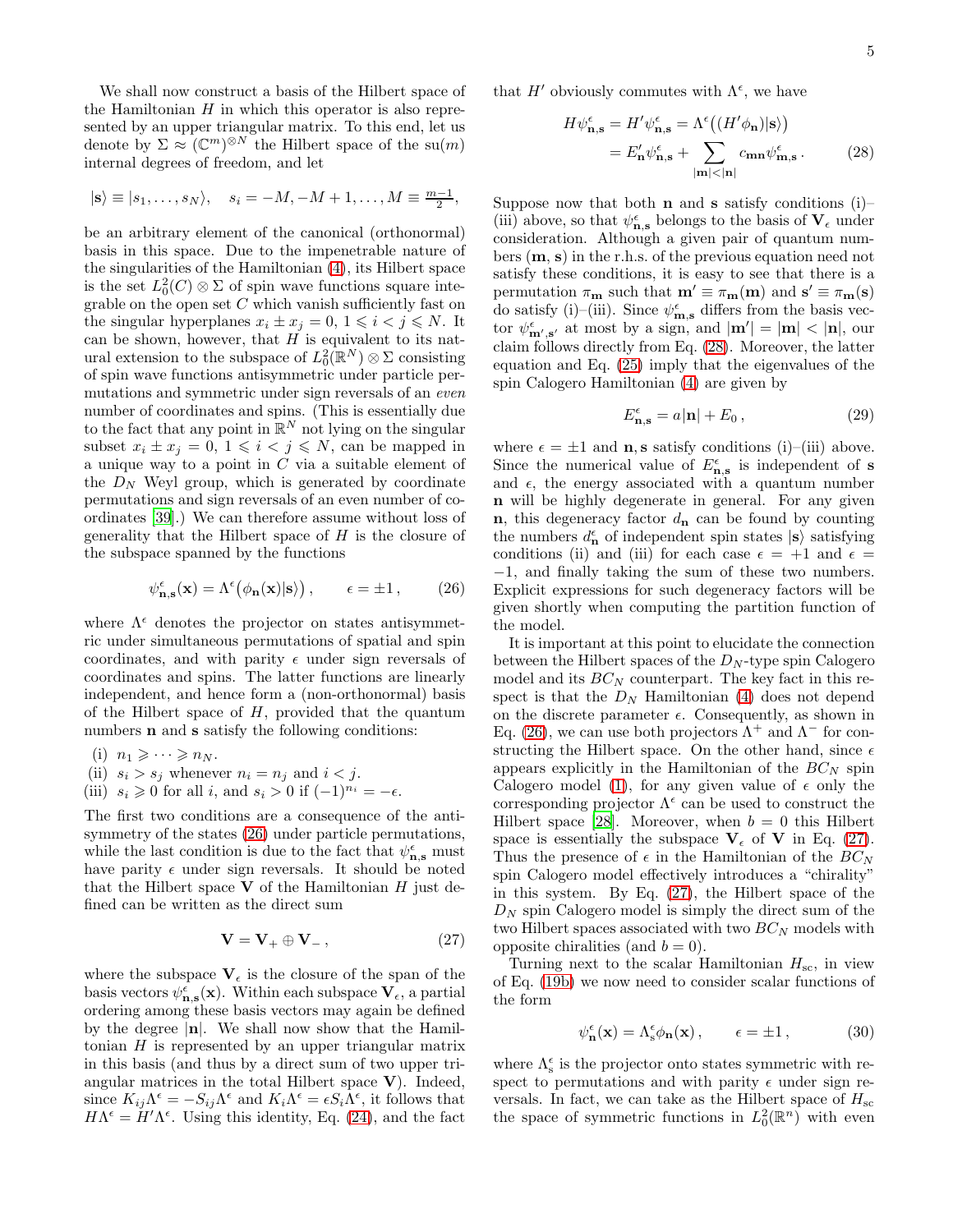parity with respect to an even number of coordinate sign reversals. In other words, the Hilbert space of  $H_{\rm sc}$  is the direct sum of its two subspaces  $\mathbf{V}_{\epsilon}^{\mathrm{s}} \equiv \Lambda_{\mathrm{s}}^{\epsilon} L_{0}^{2}(\mathbb{R}^{n})$ , whose elements have parity  $\epsilon$  under sign reversals. The functions [\(30\)](#page-4-3) form a (non-orthonormal) basis of the corresponding subspace  $\mathbf{V}_{\epsilon}^{\mathrm{s}}$  provided that either  $n_i = 2k_i$  for all i (for  $\epsilon = 1$ ), or  $n_i = 2k_i+1$  for all i (for  $\epsilon = -1$ ), with  $k_1 \geqslant \cdots \geqslant k_N$  in both cases. Just as before, if for each  $\epsilon = \pm 1$  we order the basis functions  $\psi_n^{\epsilon}(\mathbf{x})$  according to the degree  $|\mathbf{n}|$ , the matrix of the scalar Hamiltonian  $H_{\rm sc}$ in the basis [\(30\)](#page-4-3) is expressed as a direct sum of two upper triangular matrices, with diagonal elements  $E_{\mathbf{n}}^{\text{sc}}$  also given by the r.h.s. of [\(29\)](#page-4-4). However, due to the absence in this case of spin degrees of freedom, the degeneracy factor  $d_{\mathbf{n}}^{\epsilon}$  of every quantum number **n** is one. Note also that from Eq. [\(29\)](#page-4-4), its analogue for the energies of the scalar Hamiltonian, and the freezing trick relation [\(16\)](#page-3-1), it follows that all the energies of the spin chain [\(9\)](#page-2-0) are integers.

Let us next compute the partition functions  $Z_{\rm sc}$  and Z of the models [\(8\)](#page-2-7) and [\(4\)](#page-1-3). To begin with, from now on we shall drop the common ground state energy  $E_0$  in both models, since by Eq. [\(17\)](#page-3-7) it does not contribute to the partition function  $Z$ . With this convention, the partition function of the scalar Hamiltonian  $H_{\rm sc}$  is given by

$$
Z_{\rm sc}(aT)=(1+q^N)\sum_{k_1\geqslant \cdots \geqslant k_N\geqslant 0}q^{2|{\bf k}|}\,,
$$

where  $q = e^{-1/(k_B T)}$ . The latter sum is easily recognized as the partition function

$$
Z_{\rm sc}^{\rm (B)}(aT) = \prod_{i=1}^{N} (1 - q^{2i})^{-1}
$$

of the scalar Calogero model of  $BC_N$  type evaluated in Ref. [\[28\]](#page-10-27). We thus have

$$
Z_{\rm sc}(aT) = (1 + q^N) Z_{\rm sc}^{(\rm B)}(aT)
$$
  
=  $(1 - q^N)^{-1} \prod_{i=1}^{N-1} (1 - q^{2i})^{-1}$ . (31)

We are now ready to compute the partition function of the spin Hamiltonian H in Eq. [\(4\)](#page-1-3). As for the  $BC_N$ model [\[28](#page-10-27)], it is convenient to deal separately with the cases of even and odd m.

#### A. Even m

When  $m$  is even, condition (iii) above simplifies to (iii')  $s_i > 0$  for all *i*.

By Eq. [\(29\)](#page-4-4), after dropping  $E_0$  the partition function of the Hamiltonian [\(4\)](#page-1-3) can be written as

<span id="page-5-0"></span>
$$
Z(aT) = \sum_{n_1 \geqslant \cdots \geqslant n_N \geqslant 0} d_{\mathbf{n}} q^{|\mathbf{n}|}, \qquad (32)
$$

where  $d_{\mathbf{n}}$  is the spin degeneracy factor associated with the quantum number n. Writing

$$
\mathbf{n} = (\overbrace{k_1, \ldots, k_1}^{\nu_1}, \ldots, \overbrace{k_r, \ldots, k_r}^{\nu_r}), \qquad k_1 > \cdots > k_r \geqslant 0,
$$
\n(33)

and using the conditions (ii) and (iii′ ), we have

<span id="page-5-5"></span>
$$
d_{\mathbf{n}} = 2 \prod_{i=1}^{r} {m/2 \choose \nu_i} \equiv 2 d(\boldsymbol{\nu}), \qquad \boldsymbol{\nu} = (\nu_1, \dots, \nu_r), \ (34)
$$

where  $d(\nu)$  is the corresponding degeneracy factor for the  $BC_N$  type of spin Calogero model [\(1\)](#page-1-1) with even m, and the factor of 2 is due to the two values taken by  $\epsilon$  in Eq. [\(26\)](#page-4-0). Note that  $\sum_{i=1}^{r} \nu_i = N$ , so that the multiindex  $\nu$  can be regarded as an element of the set  $\mathcal{P}_N$  of partitions of  $N$  (taking order into account). With the previous notation, Eq. [\(32\)](#page-5-0) becomes

<span id="page-5-2"></span>
$$
Z(aT) = 2 \sum_{\nu \in \mathcal{P}_N} d(\nu) \sum_{k_1 > \dots > k_r \ge 0} \frac{\sum_{i=1}^r \nu_i k_i}{q^{i=1}}
$$
  
= 2Z<sup>(B)</sup>(aT), (35)

where

$$
Z^{(\mathrm{B})}(aT) = q^{-N} \sum_{\nu \in \mathcal{P}_N} d(\nu) \prod_{j=1}^r \frac{q^{N_j}}{1 - q^{N_j}}, \quad N_j \equiv \sum_{i=1}^j \nu_i,
$$

is the partition function of the  $su(m)$  spin Calogero model of  $BC_N$  type with even m, cf. [\[28](#page-10-27)]. From Eqs. [\(17\)](#page-3-7), [\(31\)](#page-5-1), [\(35\)](#page-5-2) and the latter expression we finally obtain the following explicit formula for the partition function of the su(m) PF chain of  $D<sub>N</sub>$  type in the case of even m:

<span id="page-5-6"></span>
$$
\mathcal{Z}(T) = 2 \prod_{i=1}^{N-1} (1 - q^{2i}) \sum_{\nu \in \mathcal{P}_N} d(\nu) \prod_{j=1}^{\ell(\nu)-1} \frac{q^{N_j}}{1 - q^{N_j}}, \quad (36)
$$

<span id="page-5-1"></span>where  $\ell(\nu) = r$  is the number of components of the multiindex  $\nu$ . The latter equation can be also written as

<span id="page-5-3"></span>
$$
\mathcal{Z}(T) = 2 \prod_{i=1}^{N-1} (1+q^i) \sum_{\nu \in \mathcal{P}_N} d(\nu) \, q^{\sum_{j=1}^{\ell(\nu)-1} N_j} \prod_{j=1}^{N-\ell(\nu)} (1-q^{N'_j}),
$$
\n(37)

where the positive integers  $N'_j$  are defined by

$$
\{N'_1,\ldots,N'_{N-\ell(\nu)}\}=\{1,\ldots,N-1\}-\{N_1,\ldots,N_{\ell(\nu)-1}\}.
$$

Note also that from the freezing trick relation [\(17\)](#page-3-7), its analogous for the  $BC_N$  models, and Eqs. [\(31\)](#page-5-1)-[\(35\)](#page-5-2) one easily obtains the identity

<span id="page-5-4"></span>
$$
\mathcal{Z}(T) = 2(1+q^N)^{-1}\mathcal{Z}^{(B)}(T) \qquad \text{(even } m), \qquad (38)
$$

where  $\mathcal{Z}^{(B)}(T)$  is the partition function of the su $(m)$  PF chain [\(3\)](#page-1-2) of  $BC_N$  type.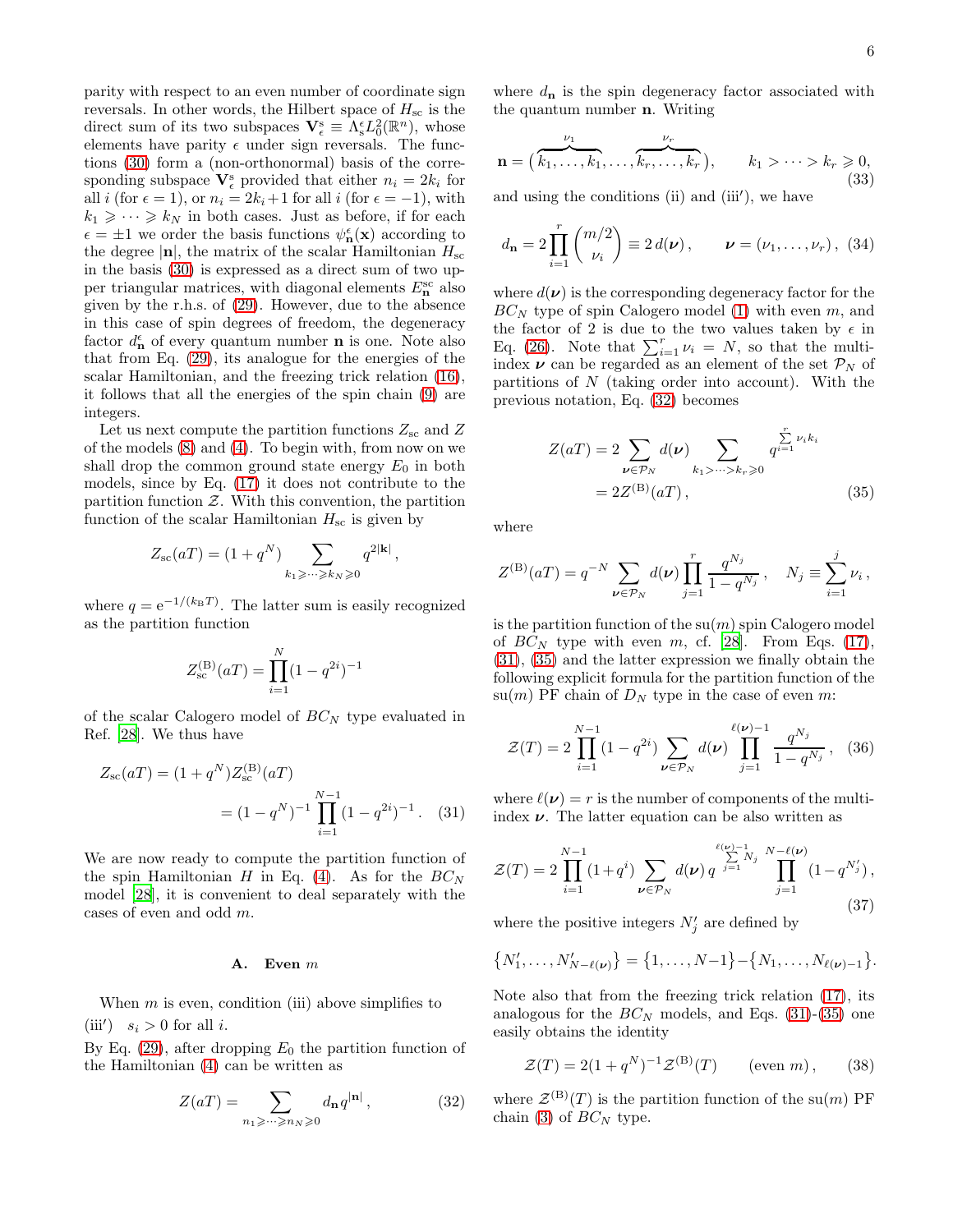For the simplest case of spin  $1/2$  chain, we have  $\nu_i = 1$ for all i, and therefore  $\ell(\nu) = N$ ,  $d(\nu) = 1$  and  $N_j = j$ , so that Eq. [\(37\)](#page-5-3) simplifies to

<span id="page-6-6"></span>
$$
\mathcal{Z}(T) = 2q^{\frac{1}{2}N(N-1)} \prod_{i=1}^{N-1} (1+q^i), \qquad m = 2. \tag{39}
$$

Thus, for spin  $1/2$  the spectrum of the chain  $(9)$  is given by

<span id="page-6-4"></span>
$$
\mathcal{E}_j = \frac{1}{2} N(N-1) + j, \qquad j = 0, 1, ..., \frac{1}{2} N(N-1),
$$
 (40)

and the degeneracy of the energy  $\mathcal{E}_j$  is twice the number  $Q_{N-1}(j)$  of partitions of the integer j into distinct parts no larger than  $N-1$  (with  $Q_{N-1}(0) \equiv 1$ ).

## B. Odd m

Let us consider now the case of odd  $m$ . As for the  $BC_N$  chain, in this case it is convenient to slightly modify condition (i) above by first grouping the components of n with the same parity and then ordering separately the even and odd components. In other words, we shall write  $\mathbf{n} = (\mathbf{n}_{e}, \mathbf{n}_{o}),$  where

$$
\mathbf{n}_{e} = (\overbrace{2k_{1}, \ldots, 2k_{1}, \ldots, 2k_{s}, \ldots, 2k_{s}}^{v_{1}},
$$
\n
$$
\mathbf{n}_{o} = (\overbrace{2k_{s+1}+1, \ldots, 2k_{s+1}+1}^{v_{s+1}}, \ldots, \overbrace{2k_{r}+1, \ldots, 2k_{r}+1}^{v_{r}})
$$

and

$$
k_1 > \cdots > k_s \geq 0, \qquad k_{s+1} > \cdots > k_r \geq 0.
$$

The spin degeneracy factor is now

<span id="page-6-5"></span>
$$
d_{\mathbf{n}} = d_s^-(\boldsymbol{\nu}) + d_s^+(\boldsymbol{\nu}) \equiv d_s(\boldsymbol{\nu}), \qquad (41)
$$

where  $d_s^{\pm}(\nu)$  is the number of independent spin states  $|s\rangle$ satisfying conditions (ii) and (iii) with  $\epsilon = \pm 1$ , namely  $(cf. [28, Eq. (28)])$  $(cf. [28, Eq. (28)])$  $(cf. [28, Eq. (28)])$ 

$$
d_s^{\epsilon}(\nu) = \prod_{i=1}^s \binom{\frac{m+\epsilon}{2}}{\nu_i} \cdot \prod_{i=s+1}^r \binom{\frac{m-\epsilon}{2}}{\nu_i}.
$$
 (42)

Calling

$$
\tilde{N}_j = \sum_{i=s+1}^j \nu_i, \qquad j = s+1, \ldots, r,
$$

and proceeding as before, we obtain

$$
Z(aT) = \sum_{\nu \in \mathcal{P}_N} \sum_{s=0}^r d_s(\nu) \sum_{\substack{k_1 > \dots > k_s \geq 0 \\ k_{s+1} > \dots > k_r \geq 0}} \sum_{q^{i=1}}^{s} 2^{\nu_i k_i} q^{i=s+1} \nu_i(2k_i+1)
$$
  
=  $Z_+^{(B)}(aT) + Z_-^{(B)}(aT)$ , (43)

where  $Z_{\pm}^{(\text{B})}$  denote the partition functions of the su $(m)$ spin Calogero models of  $BC_N$  type [\(1\)](#page-1-1) with odd m and  $\epsilon = \pm 1$ . Using the expressions of  $Z_{\pm}^{(\text{B})}$  derived in Ref. [\[28](#page-10-27)] we finally obtain

$$
Z(aT) = \sum_{\nu \in \mathcal{P}_N} \sum_{s=0}^{\ell(\nu)} d_s(\nu) q^{-(N+N_s)} \prod_{j=1}^s \frac{q^{2N_j}}{1 - q^{2N_j}} \times \prod_{j=s+1}^{\ell(\nu)} \frac{q^{2\tilde{N}_j}}{1 - q^{2\tilde{N}_j}}.
$$
 (44)

Substituting the previous expression and [\(31\)](#page-5-1) into [\(17\)](#page-3-7), we immediately deduce the following explicit formula for the partition function of the su $(m)$  PF chain of  $D<sub>N</sub>$  type for odd m:

<span id="page-6-2"></span>
$$
\mathcal{Z}(T) = (1 - q^N) \prod_{i=1}^{N-1} (1 - q^{2i}) \sum_{\nu \in \mathcal{P}_N} \sum_{s=0}^{\ell(\nu)} d_s(\nu) q^{-(N+N_s)}
$$

$$
\times \prod_{j=1}^s \frac{q^{2N_j}}{1 - q^{2N_j}} \cdot \prod_{j=s+1}^{\ell(\nu)} \frac{q^{2N_j}}{1 - q^{2N_j}}. \quad (45)
$$

Equivalently (cf. Eqs.  $(31)$  and  $(43)$ )

,

<span id="page-6-1"></span>
$$
\mathcal{Z}(T) = (1 + q^N)^{-1} \left( \mathcal{Z}_+^{(\mathcal{B})}(T) + \mathcal{Z}_-^{(\mathcal{B})}(T) \right) \qquad (\text{odd } m),
$$
\n(46)

where  $\mathcal{Z}_{\pm}^{(B)}(T)$  are the partition functions of the su $(m)$ PF chains [\(3\)](#page-1-2) of  $BC_N$  type for odd m. Note that the latter formula is also valid for even  $m$ , since in that case  $\mathcal{Z}_{+}^{(B)} = \mathcal{Z}_{-}^{(B)} \equiv \mathcal{Z}^{(B)}$ . In fact, Eq. [\(46\)](#page-6-1) can be used to verify that the expression [\(45\)](#page-6-2) for the partition function of the su $(m)$  PF spin chain of  $D<sub>N</sub>$  type is a polynomial in  $q$ , as should be the case for a finite system with integer energies. To this end, recall from Ref. [\[32\]](#page-11-2) that the partition function  $\mathcal{Z}_{\epsilon}^{(B)}$  can be written as

<span id="page-6-3"></span>
$$
\mathcal{Z}_{\epsilon}^{(\mathrm{B})}(T) = \sum_{K=0}^{N} q^{K(K-\frac{1}{2}(1+\epsilon))} \times \prod_{i=K+1}^{N} (1+q^{i}) \cdot \begin{bmatrix} N \\ K \end{bmatrix}_{q} \mathcal{Z}_{N-K}^{(\mathrm{A})}(q; \frac{m-1}{2}), \quad (47)
$$

where  $\mathcal{Z}_{N-K}^{(\mathbf{A})}(q;\frac{m-1}{2})$  is the partition function of the  $\text{su}(\frac{m-1}{2})$  PF spin chain of  $A_N$  type with  $N-K$  particles, and

$$
\begin{bmatrix} N \\ K \end{bmatrix}_q = \frac{(q)_N}{(q)_K (q)_{N-K}}, \qquad (q)_j \equiv \prod_{i=1}^j (1 - q^i).
$$

<span id="page-6-0"></span>It can be shown that both the q-binomial coefficient  $\begin{bmatrix} N \\ K \end{bmatrix}_q$ and the partition function  $\mathcal{Z}_{N-K}^{(A)}$  are polynomials in q, cf. Refs. [\[30](#page-11-0), [40\]](#page-11-10). Since all the terms in the sum in the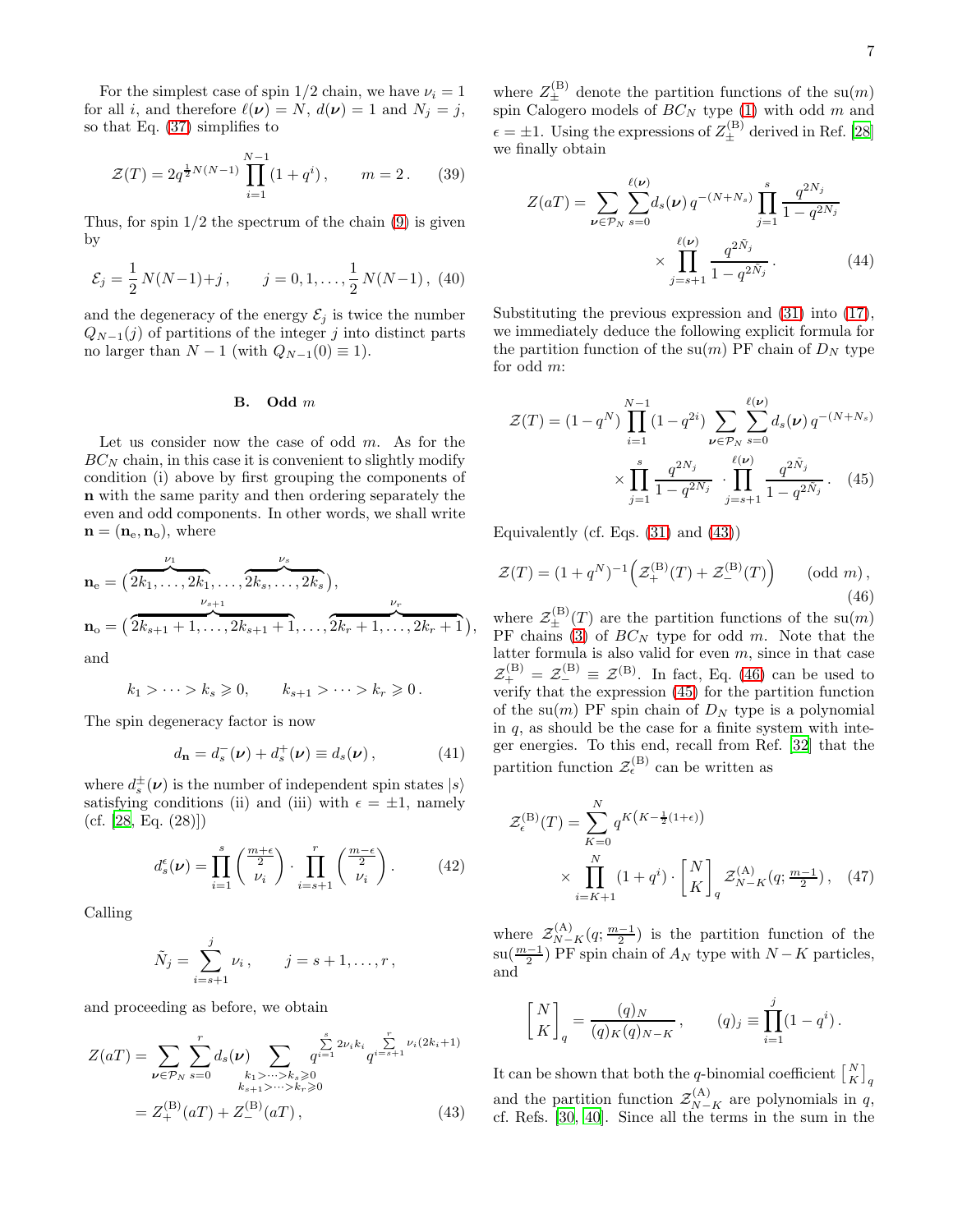r.h.s. of Eq. [\(47\)](#page-6-3) contain a factor of  $1 + q^N$  except for  $K = N$ , the partition function  $\mathcal{Z}_{\epsilon}^{(\text{B})}$  can be expressed as

$$
\mathcal{Z}_{\epsilon}^{(\mathrm{B})}(T) = (1+q^N)\mathcal{P}_{\epsilon}(q) + q^{N(N-1)}q^{\frac{N}{2}(1-\epsilon)},
$$

where

$$
\mathcal{P}_{\epsilon}(q) = \sum_{K=0}^{N-1} q^{K(K-\frac{1}{2}(1+\epsilon))} \prod_{i=K+1}^{N-1} (1+q^i) \cdot \begin{bmatrix} N \\ K \end{bmatrix}_q \mathcal{Z}_{N-K}^{(\text{A})}
$$

is a polynomial in  $q$ . Inserting the latter equations into [\(46\)](#page-6-1) we immediately conclude that

<span id="page-7-1"></span>
$$
\mathcal{Z}(T) = \sum_{K=0}^{N} q^{K(K-1)} \prod_{i=K}^{N-1} (1+q^i) \cdot \begin{bmatrix} N \\ K \end{bmatrix}_q \mathcal{Z}_{N-K}^{(\text{A})}(q; \frac{m-1}{2})
$$
\n(48)

is a polynomial in  $q$ , as claimed.

## <span id="page-7-0"></span>IV. STATISTICAL ANALYSIS OF THE SPECTRUM

In this subsection we shall take advantage of the explicit expressions for the partition function of the  $su(m)$ PF chain of  $D<sub>N</sub>$  type [\(9\)](#page-2-0) just derived to check that its spectrum shares the global properties of those of other spin chains of Haldane–Shastry type mentioned in the Introduction. In practice, in order to compute the spectrum for given values of  $N$  and  $m$  it is more efficient to use Eq. [\(48\)](#page-7-1) for odd m and its analog for even m

<span id="page-7-6"></span>
$$
\mathcal{Z}(T) = 2\mathcal{Z}_N^{(\mathbf{A})}(q; \frac{m}{2}) \prod_{i=1}^{N-1} (1 + q^i), \tag{49}
$$

obtained from Eq.  $(38)$  using Eq.  $(31)$  in Ref.  $[32]$ , together with the explicit expression

$$
\mathcal{Z}_{K}^{(\mathrm{A})}(q;n) = \sum_{M_{1}+\cdots+M_{n}=K} q^{\frac{1}{2}\sum_{j=1}^{n}M_{j}(M_{j}-1)}\frac{(q)_{K}}{(q)_{M_{1}}\cdots(q)_{M_{n}}}
$$

derived in Ref. [\[30\]](#page-11-0). With the help of the previous formulas it is possible to determine the chain's spectrum for relatively large values of  $N$  and  $m$ ; for instance, using  $MATHEMATICA^{\widetilde{TM}}$  on a personal computer it takes less than 10 seconds to evaluate the partition function in the case  $N = 50$  and  $m = 3$ .

In the first place, our calculations of the spectrum for a wide range of values of  $m$  and  $N$  show that the energies of the  $D<sub>N</sub>$  chain [\(9\)](#page-2-0) form a set of consecutive integers, as is the case for all the previously studied (nonsupersymmetric) rational chains, of both  $A_N$  and  $BC_N$ type [\[26](#page-10-25), [28](#page-10-27)]. As to the (normalized) level density

$$
f(\mathcal{E}) = m^{-N} \sum_{i=1}^{L} d_i \,\delta(\mathcal{E} - \mathcal{E}_i), \tag{50}
$$

where  $\mathcal{E}_1 < \cdots < \mathcal{E}_L$  are the distinct energy levels and  $d_i$  is the degeneracy of  $\mathcal{E}_i$ , we have verified that when  $N$  is sufficiently large it can be approximated with great accuracy by the Gaussian law

<span id="page-7-3"></span>
$$
g(\mathcal{E}) = \frac{1}{\sqrt{2\pi}\sigma} e^{-\frac{(\mathcal{E} - \mu)^2}{2\sigma^2}}
$$
(51)

with parameters  $\mu$  and  $\sigma$  given by the mean and standard deviation of the chain's spectrum. Since the energy levels are consecutive integers, this means that

<span id="page-7-4"></span>
$$
\frac{d_i}{m^N} \simeq g(\mathcal{E}_i) \qquad (N \gg 1). \tag{52}
$$

As an illustration, in Fig. [1](#page-7-2) we have plotted both sides of the latter equation in the case  $m = 2$  and  $N = 20$ .



<span id="page-7-2"></span>FIG. 1: Plot of the Gaussian distribution [\(51\)](#page-7-3) (continuous red line) versus the l.h.s. of Eq. [\(52\)](#page-7-4) (blue dots) in the case  $m = 2$  and  $N = 20$ . The root mean square error (normalized) to the mean) of the adjustment is  $3.01 \times 10^{-2}$ .

In view of the approximate relation [\(52\)](#page-7-4), it is of interest to evaluate the mean and standard deviation of the energy in closed form for arbitrary values of  $N$  and  $m$ . This can be done in essentially the same way as for the  $BC_N$  chain [\(3\)](#page-1-2), using the formulas for the traces of the spin operators  $S_{ij}$ ,  $S_i$  and  $\tilde{S}_{ij}$  in Ref. [\[29\]](#page-10-28). Indeed, setting

$$
h_{ij} = (\xi_i - \xi_j)^{-2}, \qquad \tilde{h}_{ij} = (\xi_i + \xi_j)^{-2},
$$

the mean energy is given by

$$
\mu = m^{-N} \operatorname{tr} \mathcal{H} = \left(1 + \frac{1}{m}\right) \sum_{i \neq j} (h_{ij} + \tilde{h}_{ij}).
$$

The sum in the r.h.s. of the previous equation is clearly half the maximum energy  $\mathcal{E}_{\text{max}}$  of the Hamiltonian [\(9\)](#page-2-0), so that by Eq. [\(61\)](#page-9-1) we have

<span id="page-7-5"></span>
$$
\mu = \frac{1}{2} \left( 1 + \frac{1}{m} \right) N(N - 1).
$$
 (53)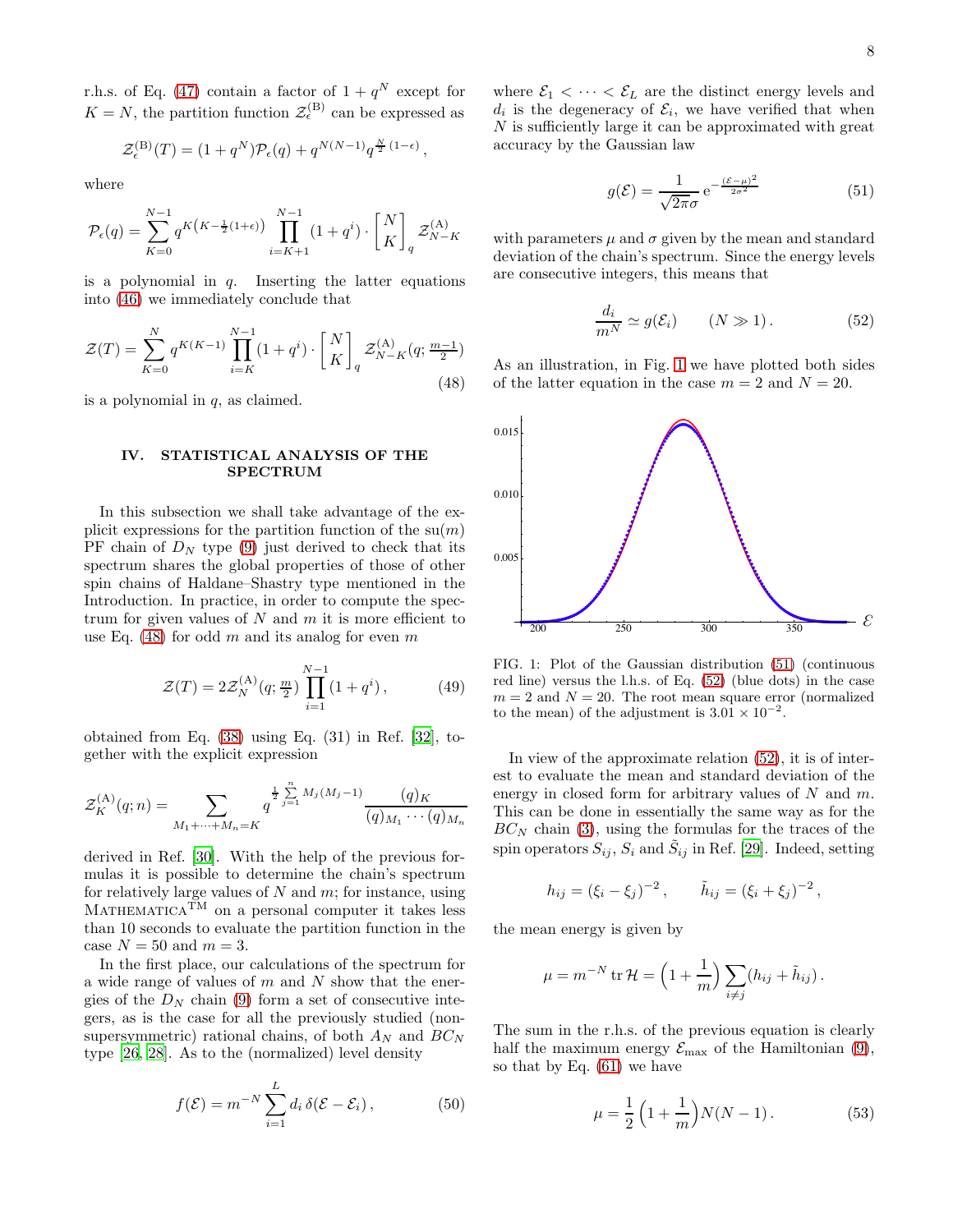Similarly, the variance of the energy is given by

$$
\sigma^{2} = \frac{\text{tr}(\mathcal{H}^{2})}{m^{N}} - \mu^{2} = 2\left(1 - \frac{1}{m^{2}}\right) \sum_{i \neq j} (h_{ij}^{2} + \tilde{h}_{ij}^{2}) - \frac{4}{m^{2}}\left(1 - p\right) \sum_{i \neq j} h_{ij} \tilde{h}_{ij},
$$

where  $p$  is the parity of  $m$ , and we have used Eq. (A6) in Ref.  $[28]$ . From Eqs.  $(A8)$ ,  $(A9)$  and  $(A12)$  of the latter reference with  $\beta = 0$ , one easily obtains

<span id="page-8-4"></span>
$$
\sigma^2 = \frac{1}{36} \left( 1 - \frac{1}{m^2} \right) N(N-1)(4N+1) - \frac{1}{4m^2} (1-p) N(N-1).
$$
\n(54)

With the help of the above expressions for  $\mu$  and  $\sigma$ , we can show that Eq. [\(46\)](#page-6-1) is not incompatible with the fact that the level densities of the three chains  $H$  and  $\mathcal{H}^{(B)}$  with  $\epsilon = \pm 1$  are approximately Gaussian for large N. Indeed, writing [\(46\)](#page-6-1) as

<span id="page-8-0"></span>
$$
(1 + q^N) \mathcal{Z}(T) = \mathcal{Z}_+^{(\mathrm{B})}(T) + \mathcal{Z}_-^{(\mathrm{B})}(T) \tag{55}
$$

we see that the l.h.s. of [\(55\)](#page-8-0) represents the superposition of the spectrum of the  $D_N$  chain [\(9\)](#page-2-0) and its translation by  $N$ , whose level density tends to the sum of the Gaussian  $g(\mathcal{E})$  in [\(51\)](#page-7-3) and its translate  $g(\mathcal{E} - N)$  as  $N \to \infty$ . But in this limit we have  $N \ll \sigma = O(N^{3/2})$ , so that  $g(\mathcal{E}) + g(\mathcal{E} + N) \simeq 2g(\mathcal{E})$ . Similarly, the r.h.s. of Eq. [\(55\)](#page-8-0) is the partition function of the superposition of the spec-tra of the chain Hamiltonians [\(3\)](#page-1-2) with  $\epsilon = \pm 1$ , whose level density for large  $N$  is approximately the sum of two Gaussians with the same standard deviation as [\(51\)](#page-7-3) and mean equal to  $\mu + \frac{N}{2} (1 - \frac{\epsilon p}{m}),$  cf. Ref. [\[28](#page-10-27)]. Hence as  $N \to \infty$  the level density of the r.h.s. of [\(55\)](#page-8-0) is approximately given by

$$
g\left(\mathcal{E} - \frac{N}{2}\left(1 + \frac{p}{m}\right)\right) + g\left(\mathcal{E} - \frac{N}{2}\left(1 - \frac{p}{m}\right)\right) \simeq 2g(\mathcal{E}),
$$

as the l.h.s.

Let us consider now the distribution of the spacings between consecutive levels in the "unfolded" spectrum. Recall [\[41](#page-11-11)], to begin with, that the unfolding of the levels  $\mathcal{E}_i$  of a spectrum is the mapping  $\mathcal{E}_i \mapsto \eta_i \equiv \eta(\mathcal{E}_i)$ , where  $\eta(\mathcal{E})$  is the continuous part of the cumulative level density

$$
F(\mathcal{E}) \equiv \int_{-\infty}^{\mathcal{E}} f(\mathcal{E}') d\mathcal{E}' = m^{-N} \sum_{i; \mathcal{E}_i \leq \mathcal{E}} d_i.
$$

The unfolding mapping makes it possible to compare different spectra in a coherent way, since the unfolded spectrum  $\{\eta_i\}_{i=1}^L$  can be shown to be uniformly distributed regardless of the initial level density. In our case, by the above discussion we can take  $\eta(\mathcal{E})$  as the cumulative Gaussian density [\(51\)](#page-7-3), namely

$$
\eta(\mathcal{E}) = \int_{-\infty}^{\mathcal{E}} g(\mathcal{E}') d\mathcal{E}' = \frac{1}{2} \left[ 1 + \text{erf}\left(\frac{\mathcal{E} - \mu}{\sqrt{2}\sigma}\right) \right]. \tag{56}
$$

One then defines the normalized spacings

$$
s_i = (\eta_{i+1} - \eta_i)/\Delta
$$
,  $i = 1,..., L-1$ ,

where  $\Delta \equiv (\eta_L - \eta_1)/(L - 1)$  is the mean spacing of the unfolded energies, so that  $\{s_i\}_{i=1}^{L-1}$  has unit mean. According to a well-known conjecture of Berry and Tabor, for a quantum integrable system the density  $p(s)$ of normalized spacings should be given by Poisson's law  $p(s) = e^{-s}$ . By contrast, for a system whose classical counterpart is chaotic, it is generally believed that the spacings distribution follows instead Wigner's law  $p(s) = (\pi s/2) \exp(-\pi s^2/4)$ , typical of the Gaussian ensembles in random matrix theory [\[41\]](#page-11-11).

We shall now see that the spacings distribution of the PF chain of  $D<sub>N</sub>$  type [\(9\)](#page-2-0) follows neither Poisson's nor Wigner's law, as is the case for all spin chains of HS type studied so far [\[27](#page-10-26), [28,](#page-10-27) [31,](#page-11-1) [32,](#page-11-2) [33\]](#page-11-3). More precisely, we will show that the cumulative spacings distribution  $P(s) \equiv \int_0^s p(s')ds'$  is approximately given by

<span id="page-8-1"></span>
$$
P(s) \simeq 1 - \frac{2}{\sqrt{\pi} s_{\text{max}}} \sqrt{\log\left(\frac{s_{\text{max}}}{s}\right)},\tag{57}
$$

where  $s_{\text{max}}$  is the maximum spacing. In fact, as proved in Ref. [\[28\]](#page-10-27), the previous approximation necessarily holds for any spectrum  $\mathcal{E}_{\min} \equiv \mathcal{E}_1 < \cdots < \mathcal{E}_L \equiv \mathcal{E}_{\max}$  satisfying the following conditions:

- (i) The energies are equally spaced, i.e.,  $\mathcal{E}_{i+1} \mathcal{E}_i = \delta \mathcal{E}$ for  $i = 1, ..., L - 1$ .
- (ii) The level density (normalized to unity) is approximately given by the Gaussian law [\(51\)](#page-7-3).
- (iii)  $\mathcal{E}_{\text{max}} \mu$ ,  $\mu \mathcal{E}_{\text{min}} \gg \sigma$ .
- (iv)  $\mathcal{E}_{\text{min}}$  and  $\mathcal{E}_{\text{max}}$  are approximately symmetric with respect to  $\mu$ , namely  $|\mathcal{E}_{\text{min}} + \mathcal{E}_{\text{max}} - 2\mu| \ll \mathcal{E}_{\text{max}}$  $\mathcal{E}_{\text{min}}$ .

Moreover, when these conditions are satisfied the maximum spacing can be estimated with great accuracy as

<span id="page-8-3"></span>
$$
s_{\text{max}} = \frac{\mathcal{E}_{\text{max}} - \mathcal{E}_{\text{min}}}{\sqrt{2\pi}\,\sigma} \,. \tag{58}
$$

It should also be noted that Eq. [\(57\)](#page-8-1) is valid only for spacings  $s \in [s_0, s_{\text{max}}]$ , where

<span id="page-8-2"></span>
$$
s_0 = s_{\text{max}} \text{e}^{-\frac{\pi}{4} s_{\text{max}}^2} \ll s_{\text{max}} \tag{59}
$$

is the unique zero of the r.h.s. of [\(57\)](#page-8-1) (the inequality in [\(59\)](#page-8-2) follows easily from condition (iii) and Eq. [\(58\)](#page-8-3)).

We shall next check that conditions  $(i)$ – $(iv)$  above are indeed satisfied by the spectrum of the chain [\(9\)](#page-2-0) when  $N \gg 1$ . In fact, we already known that conditions (i) (with  $\delta \mathcal{E} = 1$ ) and (ii) hold. In order to verify condition (iii), we first need to compute the maximum and minimum energies  $\mathcal{E}_{\text{max}}$  and  $\mathcal{E}_{\text{min}}$ . The maximum energy is clearly

<span id="page-8-5"></span>
$$
\mathcal{E}_{\text{max}} = 2 \sum_{i \neq j} \left[ (\xi_i - \xi_j)^{-2} + (\xi_i + \xi_j)^{-2} \right],\tag{60}
$$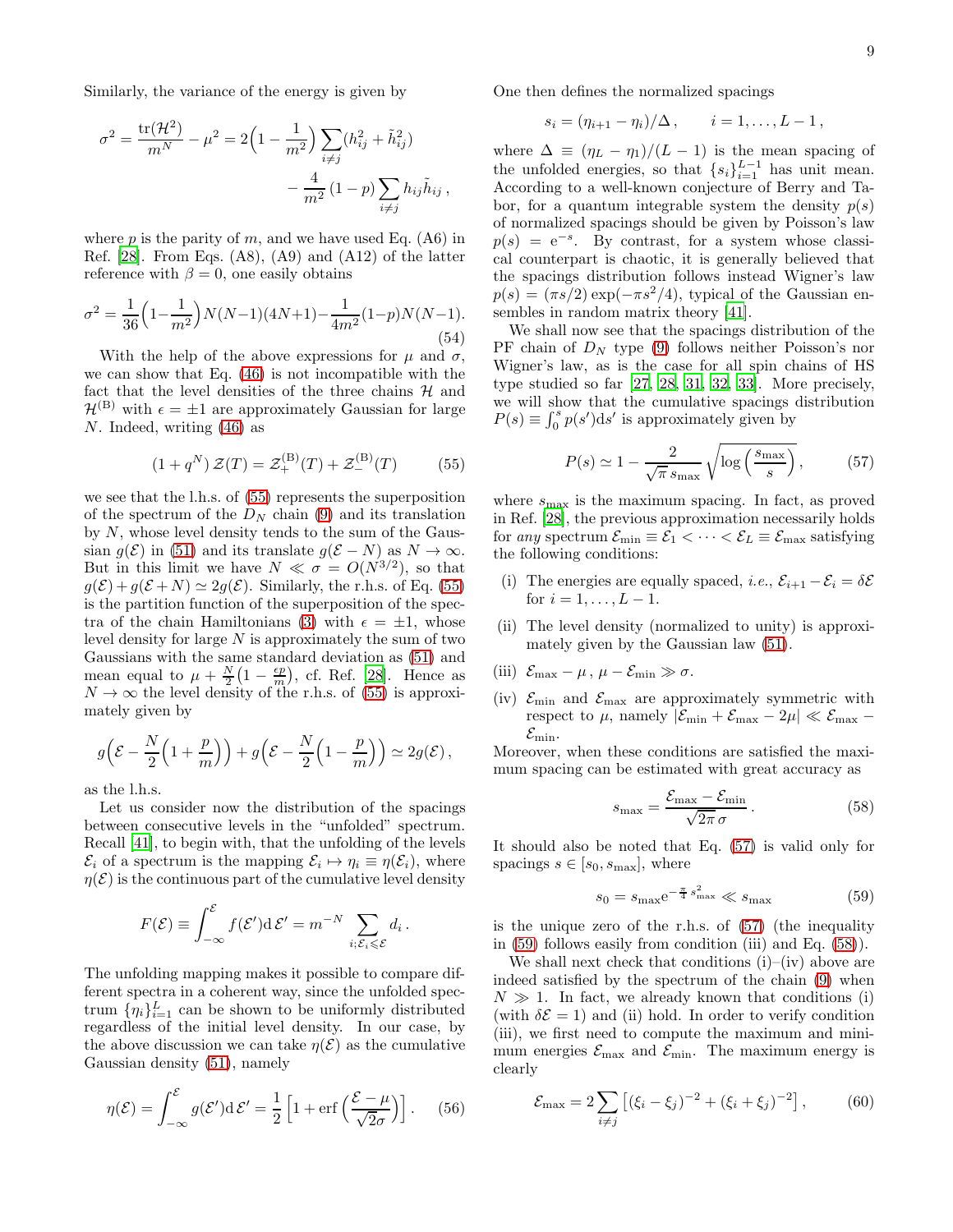whose corresponding eigenvectors are the spin states symmetric under permutations and with parity  $\pm 1$  under spin reversals. Since  $\mathcal{E}_{\text{max}}$  is independent of m, it is most easily computed for the spin 1/2 chain, whose spectrum is explicitly given in Eq. [\(40\)](#page-6-4). We thus obtain

<span id="page-9-1"></span>
$$
\mathcal{E}_{\text{max}} = N(N-1). \tag{61}
$$

As to the minimum energy, Eq. [\(55\)](#page-8-0) implies that

$$
\mathcal{E}_{\min} = \min\left(\mathcal{E}_{\min,-}^{(B)},\mathcal{E}_{\min,+}^{(B)}\right),
$$

where the minimum energies  $\mathcal{E}_{\min,\epsilon}^{(B)}$  of the  $BC_N$  chain [\(3\)](#page-1-2) were computed in Ref. [\[28\]](#page-10-27). From Eqs. (B1)-(B2) of the latter reference it easily follows that  $\mathcal{E}_{\min,+}^{(B)} \leq \mathcal{E}_{\min,-}^{(B)}$ , so that

$$
\mathcal{E}_{\min} = \frac{N^2}{m} - \frac{N}{2} \left( 1 + \frac{p}{m} \right) + \frac{1}{2m} \left( m + p - 2l \right) \times \left( l - mp \theta (2l - m - 1) \right), \quad (62)
$$

with

$$
l = N \mod \frac{m}{2} (1+p).
$$

From Eqs.  $(53)$ ,  $(54)$ ,  $(61)$  and  $(62)$  it immediately follows that  $(\mathcal{E}_{\text{max}} - \mu)/\sigma$  and  $(\mathcal{E}_{\text{min}} - \mu)/\sigma$  are both  $O(N^{1/2})$  as  $N \to \infty$ , so that condition (iii) is also satisfied. Finally, from the latter equations it also follows that  $\mathcal{E}_{\min}+\mathcal{E}_{\max} 2\mu$  is at most  $O(N)$  while  $\mathcal{E}_{\text{max}} - \mathcal{E}_{\text{min}} = O(N^2)$ , which proves condition (iv).

The previous argument shows that the cumulative spacings distribution of the  $D<sub>N</sub>$  chain [\(9\)](#page-2-0) should be well approximated by the r.h.s. of Eq.  $(57)$  when N is sufficiently large. We have verified that [\(57\)](#page-8-1) is indeed in excellent agreement with the numerical data for many different values of  $N$  and  $m$ . For instance, in the case  $N = 20$  $N = 20$  $N = 20$  and  $m = 2$  presented in Fig. 2 the root mean square error (normalized to the mean) of the adjustment of  $P(s)$  to the r.h.s. of Eq. [\(57\)](#page-8-1) is  $1.03 \times 10^{-2}$ , and this error decreases to  $4.69 \times 10^{-4}$  when  $N = 100$ . It should be stressed that the approximation [\(57\)](#page-8-1) contains no free parameters, since the maximum spacing  $s_{\text{max}}$  is completely determined as a function of N and  $m$  by Eqs. [\(54\)](#page-8-4), [\(58\)](#page-8-3),  $(61)$  and  $(62)$ . In fact, from the latter equations it immediately follows that for large  $N$  the maximum spacing is asymptotically given by

$$
s_{\max} \simeq \frac{3}{\sqrt{2\pi}} \sqrt{\frac{m-1}{m+1}} N^{1/2} + O(N^{-1/2}), \quad (63)
$$

as for the (non-supersymmetric) PF chains of  $BC_N$ type [\[28](#page-10-27)].

#### <span id="page-9-0"></span>V. THE FERROMAGNETIC CASE

The ferromagnetic spin chain of  $D<sub>N</sub>$  type with Hamiltonian

<span id="page-9-4"></span>
$$
\mathcal{H}_{\rm F} = \sum_{i \neq j} \left[ \frac{1 - S_{ij}}{(\xi_i - \xi_j)^2} + \frac{1 - \tilde{S}_{ij}}{(\xi_i + \xi_j)^2} \right] \tag{64}
$$



<span id="page-9-3"></span><span id="page-9-2"></span>FIG. 2: Cumulative spacings distribution  $P(s)$  and its ap-proximation [\(57\)](#page-8-1) (continuous red line) for  $N = 20$  and  $m = 2$ . For convenience, we have also represented Poisson's (green, long dashes) and Wigner's (green, short dashes) cumulative distributions.

and its corresponding spin model

$$
H_{\rm F} = -\sum_{i} \partial_{x_i}^{2} + \frac{a^2}{4} r^2 + a \sum_{i \neq j} \left[ \frac{a - S_{ij}}{(x_{ij}^{-})^2} + \frac{a - \tilde{S}_{ij}}{(x_{ij}^{+})^2} \right]
$$

can be studied in much the same way as their antiferromagnetic versions  $(4)-(9)$  $(4)-(9)$ . Since now

$$
H_{\mathcal{F}} = H'|_{K_{ij} \to S_{ij}, K_i \to \epsilon S_i},\tag{65}
$$

we must replace the operator  $\Lambda^{\epsilon}$  in Eq. [\(26\)](#page-4-0) by the projector  $\Lambda_{\rm s}^\epsilon$  onto states *symmetric* under simultaneous permutations of the particles' spatial and spin coordinates, and with parity  $\epsilon$  under sign reversal of coordinates and spin. Hence condition (ii) above for the new basis states

$$
\tilde{\psi}^{\epsilon}_{\mathbf{n},\mathbf{s}} \equiv \Lambda^{\epsilon}_{\mathbf{s}}(\phi_{\mathbf{n}}(\mathbf{x})|\mathbf{s}\rangle) , \qquad \epsilon = \pm 1 ,
$$

should now read

(ii')  $s_i \geq s_j$  whenever  $n_i = n_j$  and  $i < j$ .

As a result, the degeneracy factors  $d(\nu)$  and  $d_s(\nu)$  in Eqs. [\(34\)](#page-5-5) and [\(41\)](#page-6-5) should be replaced by their "bosonic" versions

$$
d_{\mathrm{F}}(\nu) = \prod_{i=1}^{r} \binom{\frac{m}{2} + \nu_i - 1}{\nu_i}
$$

and

$$
d_{\mathrm{F},s}(\boldsymbol{\nu}) = d_{\mathrm{F},s}^-(\boldsymbol{\nu}) + d_{\mathrm{F},s}^+(\boldsymbol{\nu}),
$$

where

$$
d_{\mathrm{F},s}^{\epsilon}(\nu) = \prod_{i=1}^{s} \binom{\frac{m+\epsilon}{2} + \nu_i - 1}{\nu_i} \cdot \prod_{i=s+1}^{r} \binom{\frac{m-\epsilon}{2} + \nu_i - 1}{\nu_i}.
$$

Therefore the partition function of the ferromagnetic  $su(m)$  PF chain of  $D<sub>N</sub>$  type [\(64\)](#page-9-4) is still given by Eq. [\(36\)](#page-5-6)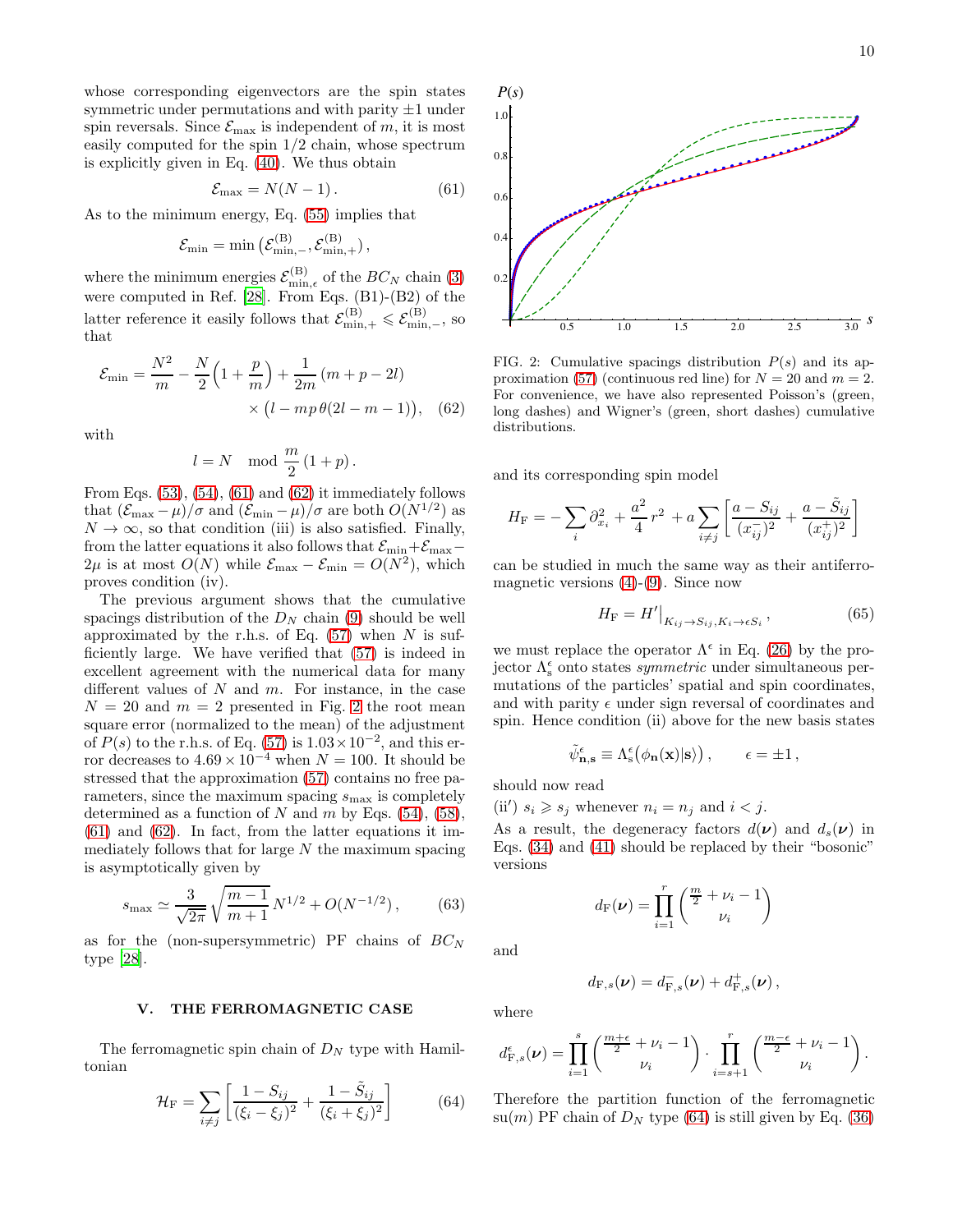(for even m) or [\(45\)](#page-6-2) (for odd m), but with  $d(\nu)$  and  $d_s(\nu)$ replaced respectively by  $d_F(\nu)$  and  $d_{F,s}(\nu)$ .

On the other hand, the chains [\(9\)](#page-2-0) and [\(64\)](#page-9-4) are obviously related by

<span id="page-10-30"></span>
$$
\mathcal{H}_{\rm F} + \mathcal{H} = 2 \sum_{i \neq j} \left[ (\xi_i - \xi_j)^{-2} + (\xi_i + \xi_j)^{-2} \right] = N(N - 1),
$$
\n(66)

where we have used Eqs.  $(60)-(61)$  $(60)-(61)$ . Thus the partition functions  $\mathcal{Z}$  and  $\mathcal{Z}_F$  of  $\mathcal{H}$  and  $\mathcal{H}_F$  satisfy the remarkable identity

<span id="page-10-29"></span>
$$
\mathcal{Z}_{\mathcal{F}}(q) = q^{N(N-1)} \mathcal{Z}(q^{-1}). \tag{67}
$$

This is a manifestation of the boson-fermion duality discussed in detail in Refs. [\[42\]](#page-11-12) for the  $su(m|n)$  supersymmetric HS spin chain, since the ferromagnetic (resp. antiferromagnetic) chain can be regarded as purely bosonic (resp. fermionic). For instance, using the latter identity and Eq. [\(39\)](#page-6-6) we easily obtain the following expression for the partition function of the ferromagnetic spin  $1/2$ chain:

$$
\mathcal{Z}_{\mathcal{F}}(T) = 2 \prod_{i=1}^{N-1} (1 + q^i), \qquad m = 2. \tag{68}
$$

With the help of the duality relation [\(67\)](#page-10-29) and the elementary q-number identity

$$
(q^{-1})_K = (-1)^K q^{-\frac{1}{2}K(K+1)}(q)_K
$$

it is straightforward to derive the analogs of Eqs. [\(48\)](#page-7-1) and [\(49\)](#page-7-6) for the ferromagnetic chain [\(64\)](#page-9-4). Calling  $\mathcal{Z}_{K,\mathrm{F}}^{(A)}$  $K_{\rm F}^{\rm (A)}(q;n)$ 

- <span id="page-10-0"></span>[1] F. Calogero, J. Math. Phys. **12**, 419 (1971).
- <span id="page-10-1"></span>[2] B. Sutherland, Phys. Rev. A 4, 2019 (1971).
- <span id="page-10-2"></span>[3] B. Sutherland, Phys. Rev. A 5, 1372 (1972).
- <span id="page-10-3"></span>[4] M. A. Olshanetsky and A. M. Perelomov, Phys. Rep. 94, 313 (1983).
- <span id="page-10-4"></span>[5] F. D. M. Haldane, Phys. Rev. Lett. 60, 635 (1988).
- <span id="page-10-5"></span>[6] B. S. Shastry, Phys. Rev. Lett. 60, 639 (1988).
- <span id="page-10-6"></span>[7] A. P. Polychronakos, Phys. Rev. Lett. **70**, 2329 (1993).
- <span id="page-10-7"></span>[8] Z. N. C. Ha, Quantum Many-body Systems in one Dimension, vol. 12 of Advances in Statistical Mechanics (World Scientific, Singapore, 1996).
- <span id="page-10-8"></span>[9] M. V. N. Murthy and R. Shankar, Phys. Rev. Lett. 73, 3331 (1994).
- <span id="page-10-9"></span>[10] A. P. Polychronakos, J. Phys. A 39, 12793 (2006).
- <span id="page-10-10"></span>[11] H. Azuma and S. Iso, Phys. Lett. B 331, 107 (1994).
- <span id="page-10-11"></span>[12] C. W. J. Beenakker and B. Rajaei, Phys. Rev. B 49, 7499 (1994).
- <span id="page-10-12"></span>[13] M. Caselle, Phys. Rev. Lett. 74, 2776 (1995).
- <span id="page-10-13"></span>[14] N. Taniguchi, B. S. Shastry, and B. L. Altshuler, Phys. Rev. Lett. 75, 3724 (1995).
- <span id="page-10-14"></span>[15] P. J. Forrester, Nucl. Phys. **B416**, 377 (1994).
- <span id="page-10-15"></span>[16] H. Ujino and M. Wadati, J. Phys. Soc. Jpn. 66, 345 (1997).

the partition function of the  $su(n)$  ferromagnetic PF chain of type A for  $K$  spins, given by [\[30\]](#page-11-0)

$$
\mathcal{Z}_{K,\mathrm{F}}^{(A)}(q;n) = \sum_{M_1 + \dots + M_n = K} \frac{(q)_K}{(q)_{M_1} \cdots (q)_{M_n}},
$$

we obtain in this way

$$
\mathcal{Z}(T) = 2 \mathcal{Z}_{N,\mathrm{F}}^{(A)}(q; \tfrac{m}{2}) \prod_{i=1}^{N-1} (1 + q^i)
$$

for even  $m$ , and

$$
\mathcal{Z}(T) = \sum_{K=0}^{N} \prod_{i=K}^{N-1} (1 + q^i) \cdot \binom{N}{K}_q \mathcal{Z}_{N-K,\mathrm{F}}^{(\mathrm{A})}(q; \frac{m-1}{2})
$$

for odd m. Finally, from the duality relation  $(66)$  it clearly follows that the statistical properties of the spectrum of  $\mathcal{H}_{\mathrm{F}}$  are identical to those of  $\mathcal{H}$ , namely when N is large enough the level density is approximately Gaussian, and the spacings distribution follows Eq. [\(57\)](#page-8-1) with great accuracy.

#### Acknowledgments

This work was partially supported by Spain's DGI under grant no. FIS2005-00752, and by the Complutense University and Madrid's DGUI under grant no. GR74/07-910556.

- <span id="page-10-16"></span>[17] T. H. Baker and P. J. Forrester, Nucl. Phys. B492, 682 (1997).
- <span id="page-10-17"></span>[18] D. Bernard, M. Gaudin, F. D. M. Haldane, and V. Pasquier, J. Phys. A **26**, 5219 (1993).
- <span id="page-10-18"></span>[19] K. Hikami, Nucl. Phys. **B441**, 530 (1995).
- <span id="page-10-19"></span>[20] B. Basu-Mallick and A. Kundu, Nucl. Phys. B509, 705 (1998).
- <span id="page-10-20"></span>[21] Z. N. C. Ha and F. D. M. Haldane, Phys. Rev. B 46, 9359 (1992).
- <span id="page-10-21"></span>[22] K. Hikami and M. Wadati, J. Phys. Soc. Jpn. 62, 469 (1993).
- <span id="page-10-22"></span>[23] J. A. Minahan and A. P. Polychronakos, Phys. Lett. B 302, 265 (1993).
- <span id="page-10-23"></span>[24] B. Sutherland and B. S. Shastry, Phys. Rev. Lett. 71, 5 (1993).
- <span id="page-10-24"></span>[25] H. Frahm, J. Phys. A **26**, L473 (1993).
- <span id="page-10-25"></span>[26] A. P. Polychronakos, Nucl. Phys. B419, 553 (1994).
- <span id="page-10-26"></span>[27] F. Finkel and A. González-López, Phys. Rev. B  $72$ , 174411(6) (2005).
- <span id="page-10-27"></span>[28] J. C. Barba, F. Finkel, A. González-López, and M. A. Rodríguez, Phys. Rev. B **77**, 214422(10) (2008).
- <span id="page-10-28"></span>[29] A. Enciso, F. Finkel, A. González-López, and M. A. Rodríguez, Nucl. Phys. **B707**, 553 (2005).